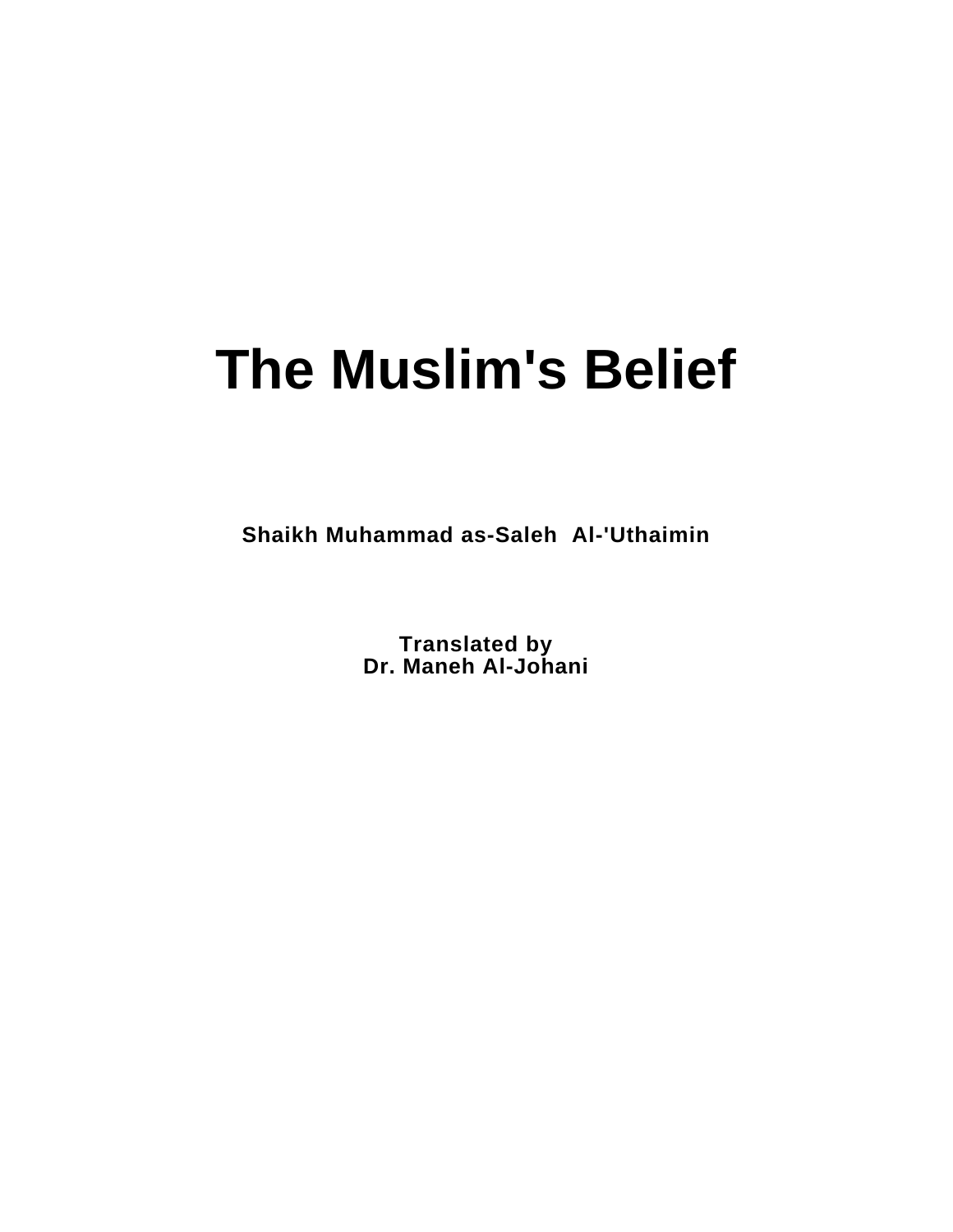#### **Table of Contents**

- Translator's Foreword
- Preface of Shaykh Abd al Aziz Ibn Baz
- Author's Introduction

#### **Chapter I: Our Creed**

Belief in Allah's Lordship, Oneness, and Attributes • Allah's Will Universal and Legal • More of Allah's Attributes • Describing Allah by His Revelation.

#### **Chapter II: The Qur'an and Sunnah**

Sources of His Attributes • Free From Contradictions.

#### **Chapter III: Angels**

Belief • Angel's Functions.

#### **Chapter IV: Allah's Books**

Belief • Books Known • The Qur'an Is Protected from Change • Previous Scriptures Changed.

#### **Chapter V: Messengers**

Belief • The First and Last Messengers • The Best Messengers • Messengers are Human Beings • Islam The Universal and Final Message • Rightly Guided Caliphs ~ The Prophet's Companions

#### **Chapter VI: The Day of Judgment**

Belief • The Resurrection • The Records and Scales • The Prophet's Intercession • The Prophet's Pool • The Straight Path • Paradise and Hell • What Happens in the Grave

#### **Chapter VII: Fate and the Divine Decree**

Belief • Levels of Belief • Man's Free Will • No Excuse for Sinners • Evil Not Attributable to Allah

#### **Chapter VIII: Benefits**

Virtues of Belief in Allah • Virtues of Belief in Angels • Virtues of Belief in Books • Virtues of Belief in Messengers • Virtues of Belief in Day of Judgment Virtues of Belief in Fate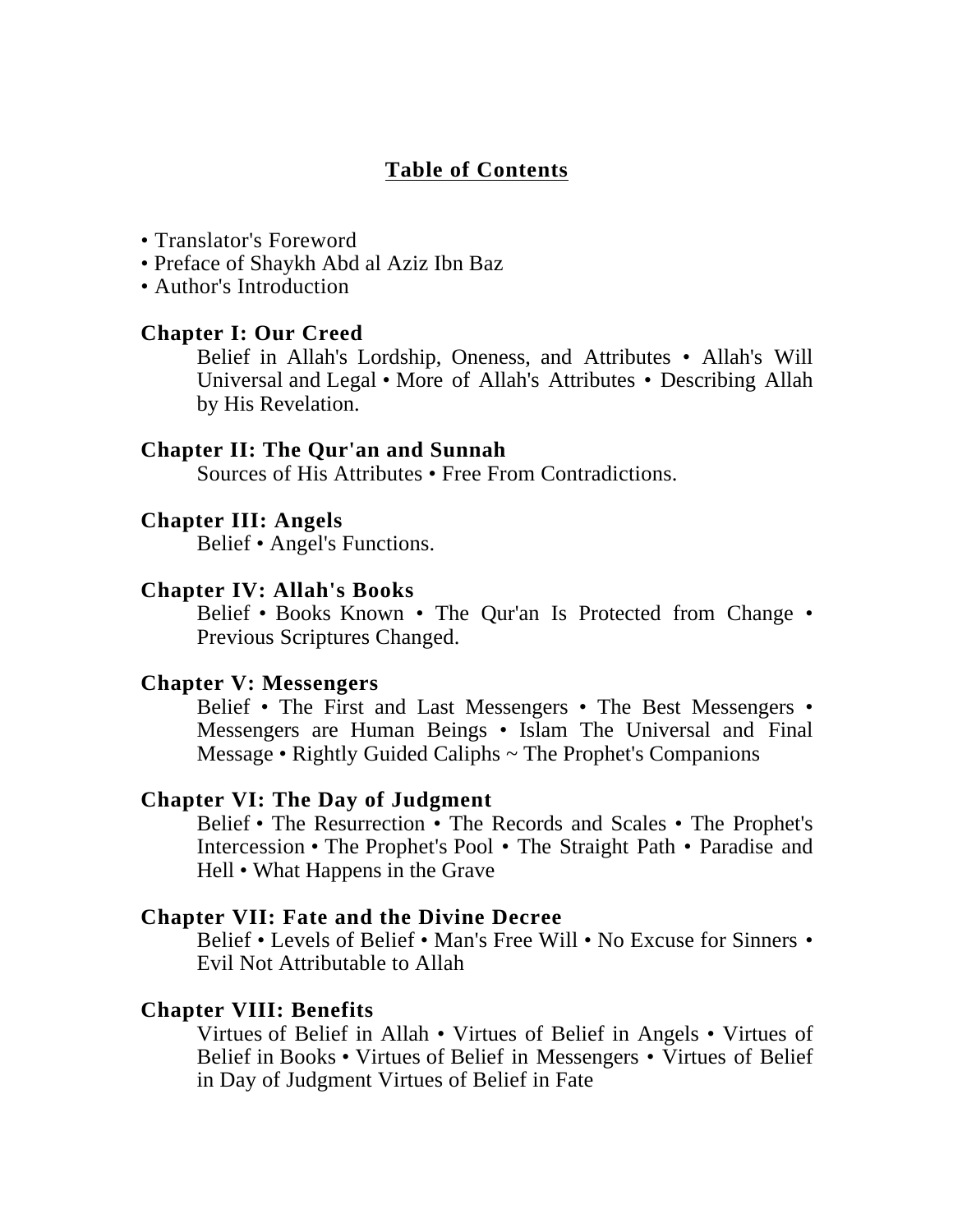#### **In the Name of Allah, Most Gracious, Most Merciful**

#### **Preface of Shaykh Abd al Aziz Ibn Baz**

Praise belongs to Allah alone; peace and blessing on the last Prophet, his family and his Companions.

I was introduced to the valuable and concise treatise on the Muslim's belief prepared by our brother, the great scholar Shaikh Muhammad As-Saleh al-Uthaimin. I listened to it all and found that it covers the creed of the Sunnites and the mainstream majority of the Muslims in the area of the oneness of Allah, His attributes, the belief in the angels, the books and the messengers, the Day of Judgment, and in the belief in fate and the divine decree. He succeeded in collecting what the seeker of knowledge and every Muslim needs for his belief in Allah, His angels, His scriptures, His messengers, the Day of Judgment, and fate. He included in his treatise useful information related to the Muslim's beliefs that are not readily available in many of the books written on these topics. May Allah reward the author, increase him in knowledge and guidance, and make this book and his other books most useful. May Allah, the Hearer and the Close, bless us and him and all our brothers and make us among those who are guiding and rightly guided to call people to Allah with sure knowledge.

Dictated by 'Abd al-Aziz ibn Baz, may Allah forgive him and shower peace and blessing on our Prophet Muhammad, his family, and his Companions.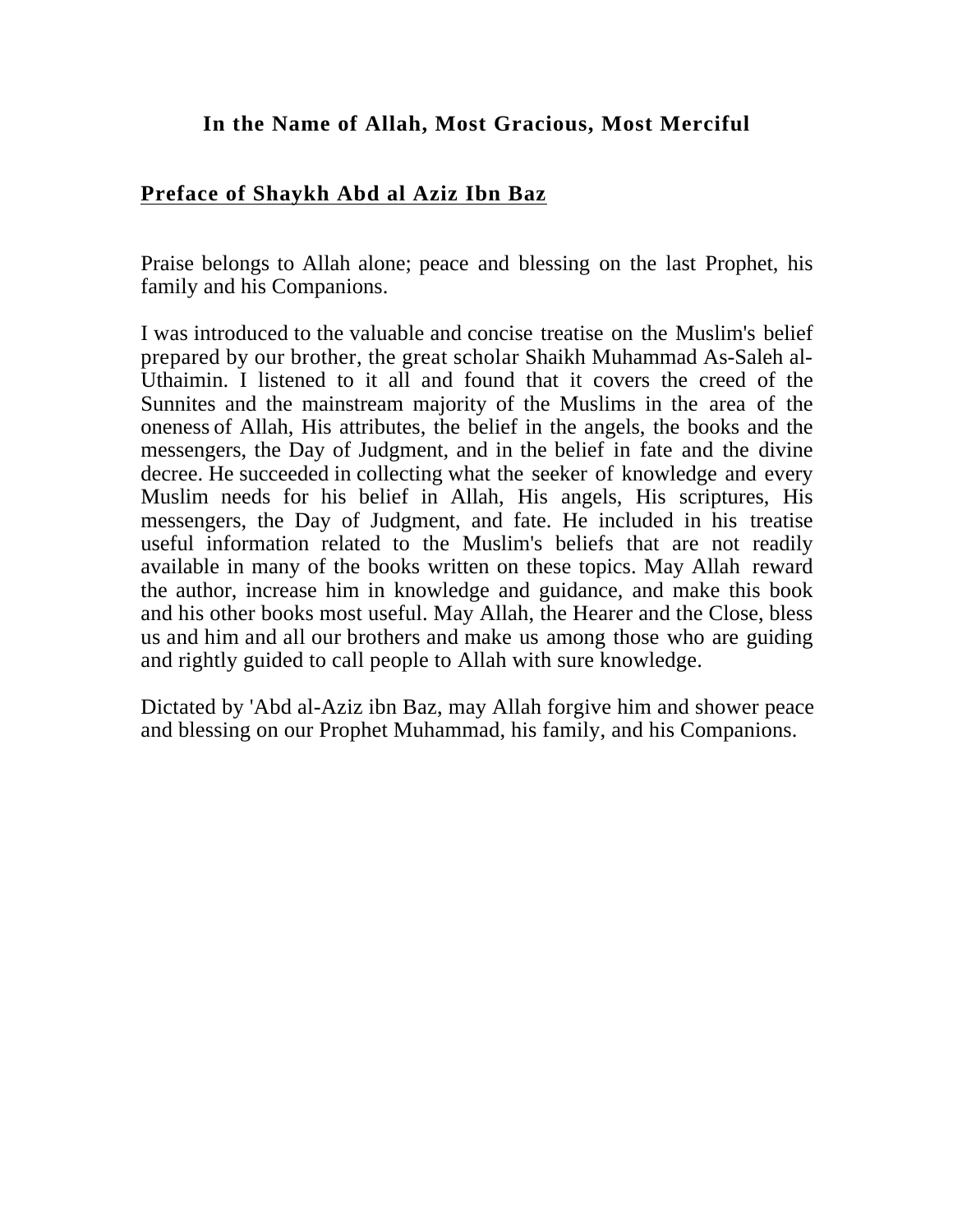## **Translator's Foreword**

I found this treatise of the Muslim's creed a concise and useful presentation of a very important topic. The need for this treatise, especially among non-Arabic speaking readers, cannot be overestimated. Therefore, I decided to translate it and make it accessible to English readers.

I would like to draw the attention of the readers to the following points:

• I gave the book the title THE MUSLIM'S BELIEF instead of the author's Aqidatu Ahl As Sunnah wa al Jama'ah, which may be translated as The Creed of the People of the Sunnah and Majority. I think my preference is justified by: a) The title I preferred is shorter; b) The two titles have almost the same meaning; c) The original title contains some technical terms that are not only difficult to translate, but also difficult to understand by many readers; and d) The original title may antagonize some readers who are misinformed about the true designations of the words in the original title.

• I provided, in parentheses after every Qur'anic verse, the numbers of chapters and verses quoted by the author without giving their proper reference. This I deemed useful for readers who do not know the Qur'an by heart and who would like to check these verses.

• Because the author, in most cases, quotes or paraphrases some of the prophetic traditions without indicating them to the readers, I tried, whenever I could recognize these traditions, to put them in quotations and to cite in parentheses the prophetic collections in which they are reported. In most cases, I limited myself to the collections of Bukhari and Muslim whenever the saying is quoted from them. If it is not in these two collections, I mention one or two of the other collections that contain the quoted saying.

• I provided the arrangement of the text into chapters and headlines for ease of reading and understanding. I also provided a table of contents for ease of reference.

• In translating the Qur'anic verses quoted in this treatise, I did not follow any specific translation of the Qur'an. I benefited from more than one, but followed my own preference.

It is my sincere desire and hope that this book would be of great help to those who consult it. Please include in your prayer all those who contributed to its present shape.

Dr. Maneh Hammad al-Johani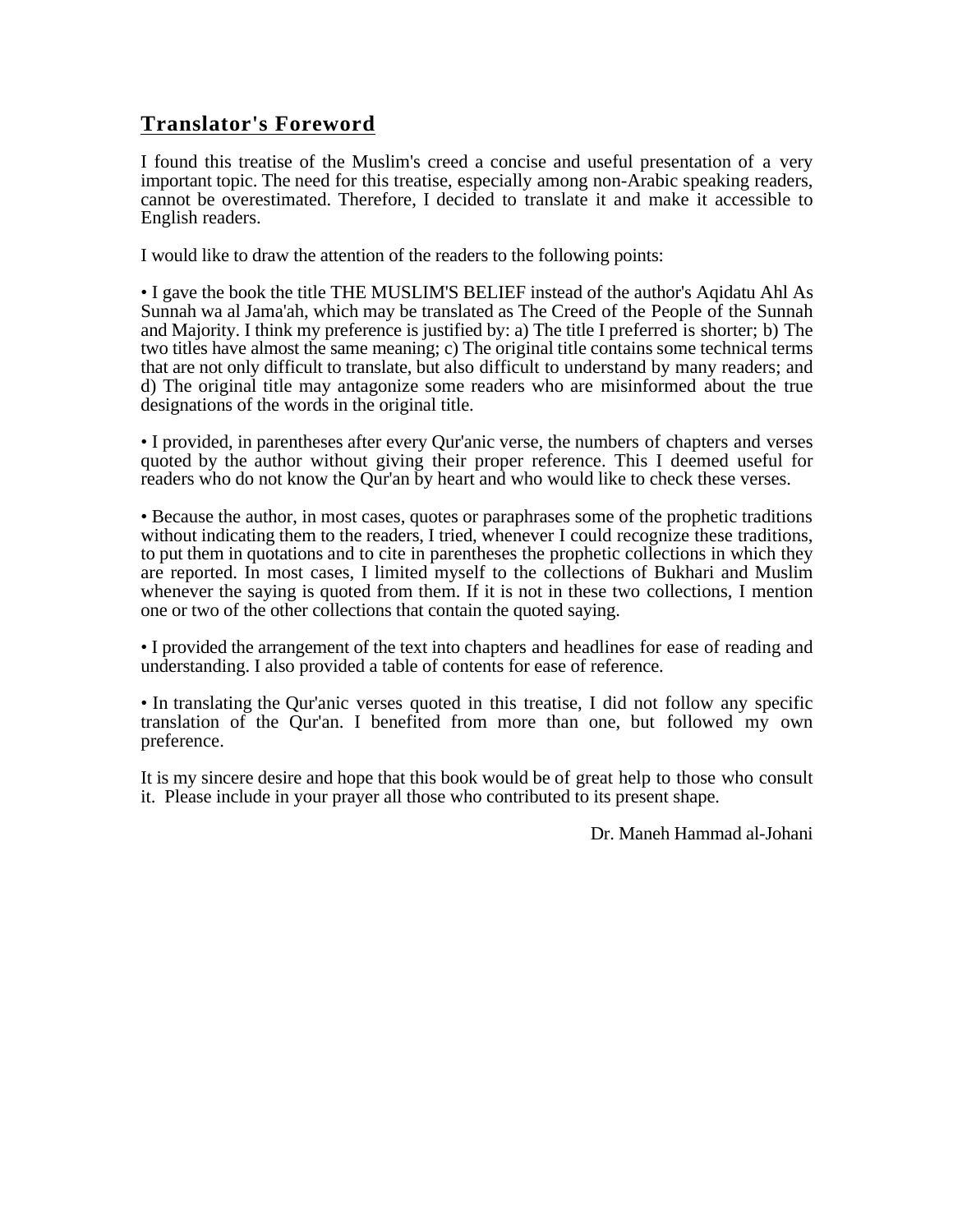#### **Author's Introduction**

Praise be to the Lord of the universe who gives the best reward to the Godfearing and the great loss to the transgressor. I bear witness that there is no God but Allah; He has no partner and possesses real sovereignty. I bear witness that Muhammad is His servant and messenger; the seal of the prophets and the leader of the God-fearing. May Allah bless him, his family, his Companions, and those who follow them till the Day of Judgment.

Allah has sent His messenger Muhammad, peace be upon him, with the real guidance and the true religion as a mercy to mankind, as a model for those who do good, and as His argument against mankind. Through Muhammad and what was revealed to him (the Qur'an and the Prophetic sayings), Allah showed mankind all means of reforming itself and straightening its religious and mundane affairs in sound beliefs, right conduct, fine morals, and laudable manners. The Prophet, peace be upon him, "left his followers on a clear straight path, only the doomed will deviate from it"(Ibn Majah and Ahmad). His followers, the Companions, their followers, and those who followed them faithfully are the best of mankind. They established his law, upheld his way, and held fast to it as a belief and practice, a moral and manner. Thus "they are considered the party who are victorious, on the straight path, unharmed by those who are against them till the end of the world" (Bukhari and Muslim).

Thanks to Allah, we are following their footsteps and are being guided by their examples, which are supported by the Qur'an and the prophetic traditions. We are saying this only as an announcement of Allah's blessings and as a clarification of what every Muslim should believe. We pray to Allah that He may keep us and our brothers on the straight path in this life and in the hereafter. May He give us mercy, for He is the Giver.

Due to the importance of this topic and the difference of opinions about it, I want to explain briefly our creed-the belief of the Sunnites and the mainstream Muslims (Ahl as-Sunnah wa al-Jama'ah). This creed is the belief in Allah, His angels, His books, His messengers, the Day of Judgment, and fate, whether good or bad. I pray to Allah to make this effort sincere for His sake, in agreement with His wish, and useful for His people.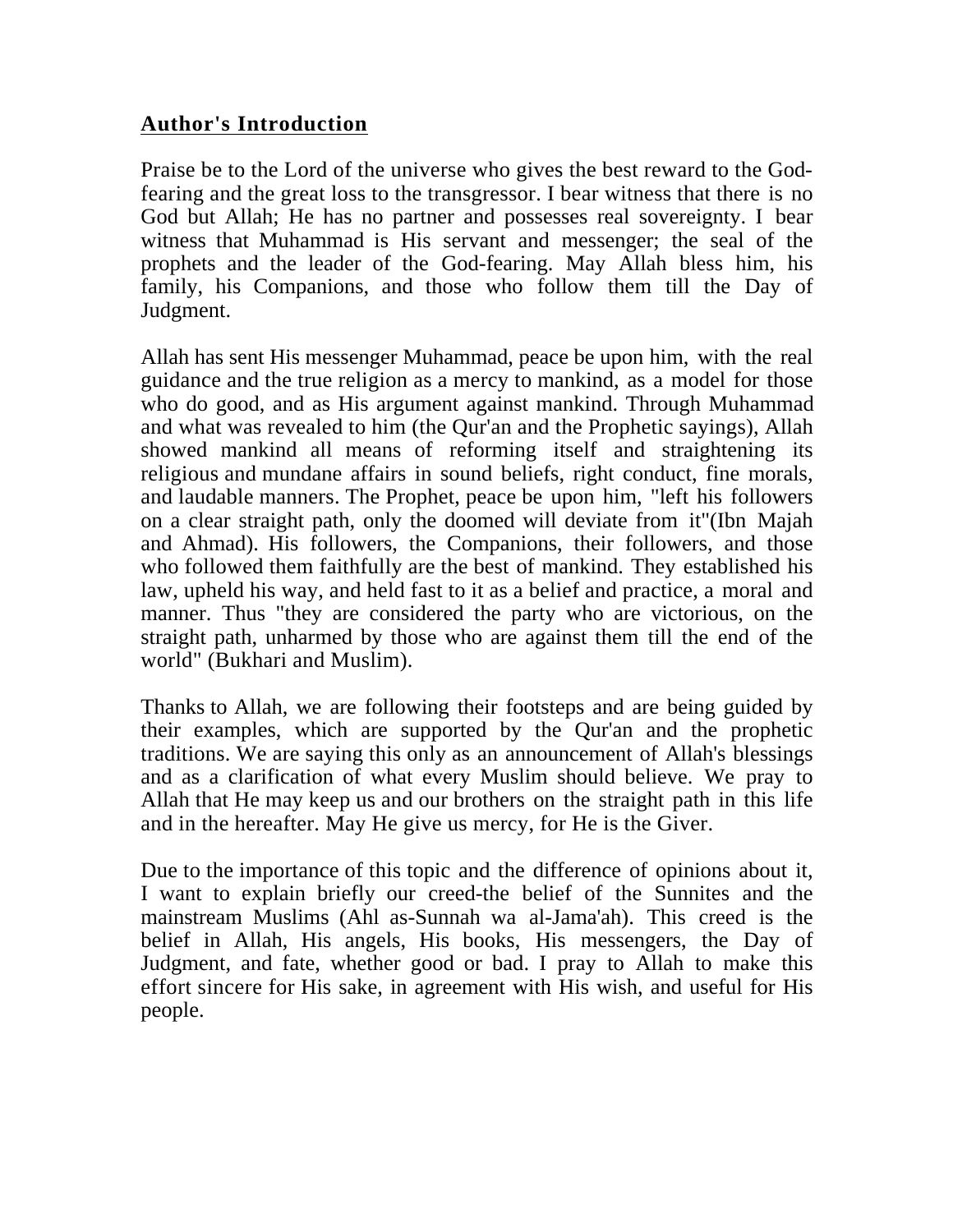# **Chapter I**

## **OUR CREED**

Our creed is to believe in Allah, His Angels, His Books, His Messengers, the Day of Judgment, and Fate whether good or bad.

*Belief in Allah's Lordship, Oneness, and Attributes:*

• We believe in Allah's divinity; that is he is the Lord, the Creator, the Sovereign, and the Manager of all affairs.

• We believe in Allah's god ship; that is, He is the true God and every other so-called deity is false.

• We believe in His names and attributes, that is He has the most magnificent names and the sublime perfect attributes.

• We believe in His oneness in all of this, that is, He has no associate in His divinity, His God ship, His names, or His attributes. Allah says in the Qur'an: "He is the Lord of the heavens and the Earth and all that is in between them, so worship Him and be patient in His worship; do you know any equal to Him?" (19:65).

• We believe that He is "Allah there is no God but He, the Living, the Everlasting. Slumber does not seize Him, neither sleep; to Him belongs all that is in the heavens and the Earth. Who is there that shall intercede with Him except by His permission? He knows what is before them and what is behind them, and they do not encompass anything of His knowledge except what He wills. His throne extends over the heavens and the Earth, the preservation of them does not burden Him; He is the High, the Great"  $(2:255)$ .

• We believe that "He is Allah, there is no god but He, the Knower of the Unseen and the Visible. He is the Most Gracious, Most Merciful. He is Allah, there is no God but He, the King, the Holy One, the Source of Peace, the Keeper of Faith, the Guardian, the Almighty, the Subduer, the Sublime. Glory be to Allah above what they associate with Him. He is Allah, the Creator, the Maker, the Shaper. His are the most beautiful Names. All that is in the heavens and the Earth glorifies Him. He is the Almighty, the Wise"  $(59:22-4)$ .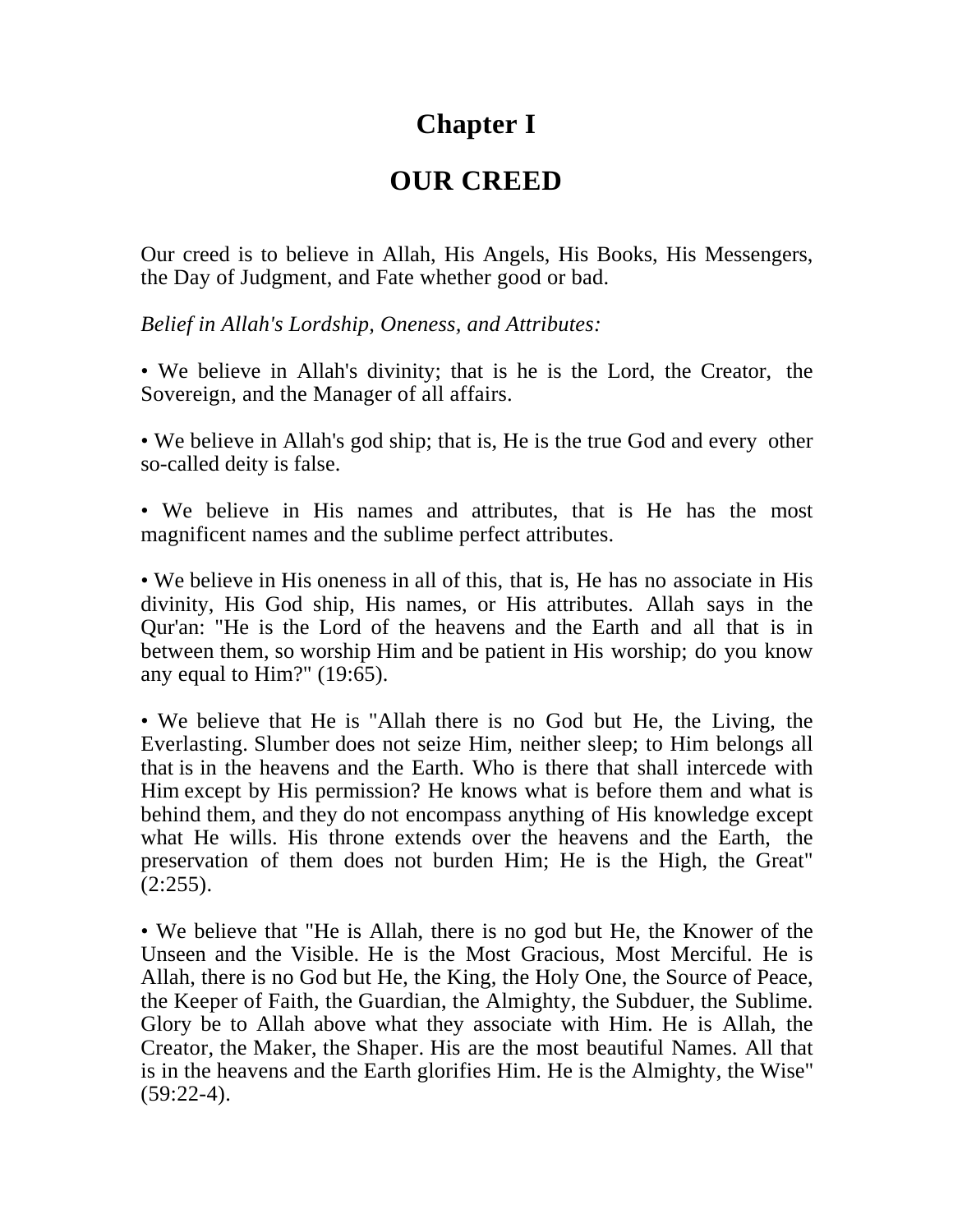• We believe that to Him belongs the Kingdom of the Heavens and the Earth: "He creates what He pleases. He gives, to whom He wills, females, and He gives, to whom He wills, males, or He couples them, males and females; and He makes whom He wills barren. Surely, He is the Knowing, the Powerful" (42:49-50).

• We believe that "there is nothing whatever like unto Him, He is the Allhearing, the All-seeing. To Him belongs the keys of the Heavens and the Earth. He enlarges and restricts provisions to whom He wills. Surely He has knowledge of everything" (42:11-12).

• We believe that "there is no creature that moves on the Earth but its provision depends on Allah. He knows its dwelling and its resting place. All is recorded in a clear book" (11:6).

• We believe that "with Him are the keys of the unseen; none knows them but He. He knows what is in land and sea; not a leaf falls, but He knows it. Not a grain in the deep darkness of the Earth, not a thing green or dry but it is in a clear Book" (6 :5 9 ).

• We believe that "Allah alone has the knowledge of the Hour, sends down rain, and knows what is in the wombs. No soul knows what it shall earn tomorrow, and no soul knows in what land it shall die. Surely, Allah is Allknowing, All-aware" (31:34).

• We believe that Allah speaks whatever He pleases whenever He pleases: "And Allah spoke to Moses directly" (4:164); "And when Moses came at Our appointed place, and his Lord spoke to him" (7:143 ); "We called to him from the right side of the Mount (Sinai), and We brought him near in communion" (19:52).

• We believe that "if the ocean became ink for the words of my Lord, the ocean would be finished before the words of my Lord came to an end" (18:109); "And if all the trees that are in the earth were pens, and the ocean (were ink), with seven oceans swelling it therefore, the words of Allah would not be exhausted. Surely, Allah is Mighty, Wise" (31 :27).

• We believe that Allah's words are the most truthful in conveying information, the most just in ruling, and the fairest in conversation. He said: "The word of your Lord has been fulfilled in truth and justice" (6:115); "And who is more truthful in his word than Allah?" (4:87).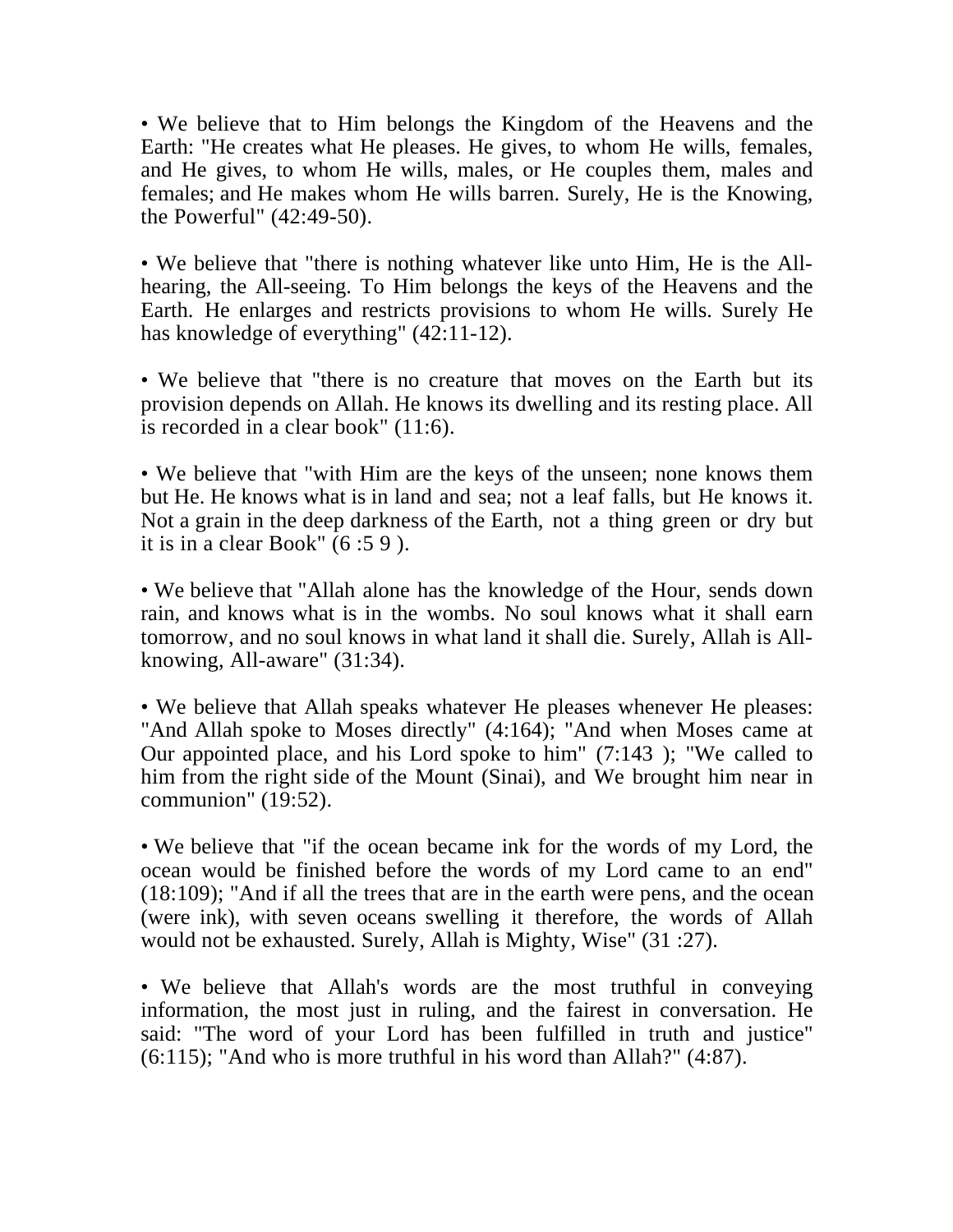• We believe that the Qur'an is Allah's word. He literally spoke it to Gabriel, who conveyed it to the Prophet, peace be upon him: "Say (O Muhammad) 'the Holy Spirit has brought it down from your Lord in truth"' (16:102); "Truly it is the revelation of the Lord of the world brought down upon your heart by the Faithful Spirit so that you may be one of the warners, in a clear Arabic tongue" (26:192-95).

• We believe that Allah is well above His creatures in His Person and His Attributes, because He says: "He is the High, the Great" (2:22); "He is Supreme over His servants, and He is the Wise, the All-aware" (6:18 ).

• We believe that He "created the Heavens and the Earth in six days, then He settled Himself on the throne; He manages everything" (10:3). His "settling on the throne" means that He is sitting in person on His throne in a way that is becoming to His majesty and greatness. Nobody except He knows exactly how He is sitting.

• We believe that He is with His creatures while He is still on His throne. He knows their conditions, hears their sayings, sees their deeds, and manages their affairs. He provides for the poor and the broken.

He gives sovereignty to whom He pleases and takes away sovereignty from whom He pleases; He exalts whom He wills and He abases whom He wills. In His hand is all good and He is powerful over everything. Whoever possesses these qualities is literally with His creatures even if He is literally above them on His throne. "There is nothing whatsoever like unto Him; He is the All-hearing, the All-seeing" (42: 11).

• We do not say, as do the Incarnationists among the Jahomites<sup>1</sup> and others, that Allah is living with His creatures on Earth. We consider whoever says this a non-believer or one who has strayed, for he attributed to Allah that which does not become Him of defects.

• We believe in what His Messenger told us, that He descends to the near sky before the last third of every night and says: "Who prays to Me and I

<sup>1</sup> The Jahomites, known in Arabic as al-Jahmiyyah, were members of a sect named after Jahm bin Safwan (executed 128 AH). He was one of the first Muslims to deny the attrributes of Allah and to say that Allah is everywhere.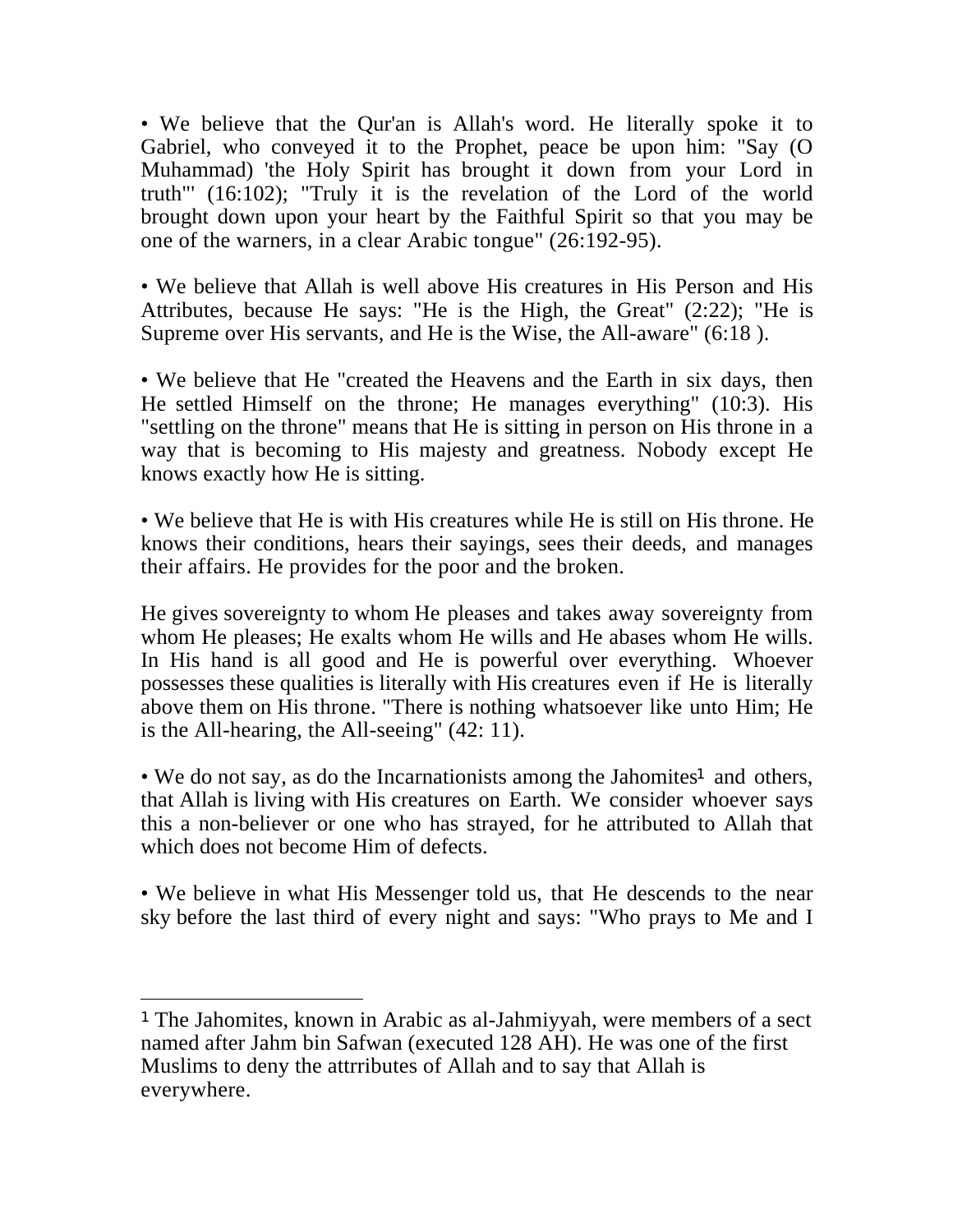will answer his prayers? Who asks Me and I will give him? Who asks My forgiveness and I will forgive him?" (Bukhari and Muslim).<sup>2</sup>

• We believe that He will come on the Day of Judgment to judge among His people because He said: "No indeed! When the Earth is crushed to powder, and your Lord comes down with the angels in rows after rows, and Hell is brought out that day. On that day man will remember, but what will remembrance avail him?" (89:21-23).

• We believe that he is the Doer of what He wills.

## *Allah's Will: Universal and Legal:*

• We believe that His will is of two kinds: a) Universal will, through which His intention is carried out. It is not necessary that what is carried out is liked by Him. This type of will means permission, as Allah said: "Had Allah willed, they would not have fought one against the other, but Allah does whatever He desires," (2:253) and "If Allah desires to lead you astray, He is your Lord" (11:34), and b) Legal will, which does not necessarily entail the execution of His desire. His will, in this case, cannot be but what He likes, as He said: "Allah wants to forgive you" (4:27).

• We believe that His universal and legal wills are part of His wisdom. Every thing He performs in the universe or requires legally from His creatures is for a good reason and according to His wisdom, whether we grasp it or not: "Is not Allah the best of Judges?" (95:8); "And who is better than Allah in judgment for a people who have firm faith" (5:50).

• We believe that Allah loves His select servants and that they love Him: "Say if you love Allah, follow me and Allah will love you" (3:31); "Allah will bring a people whom He will love and who will love Him" (5:54); "Allah loves the steadfast" (3:146); "And act justly, surely, Allah loves the just" (49:9); and "Do good; Allah loves those who do good" (5:93).

• We believe that Allah likes what He prescribed of good deeds and sayings and He dislikes what He prohibited of bad deeds and sayings: "If you disbelieve, surely Allah does not need you, yet He does not like disbelief for His servants; if you are thankful, this pleases Him"(39:7); and "But

<sup>2</sup> Some versions of this hadith mention the last third of the night, while others mention the last half or after the first third. It is reported by the six major books of hadith, with the exception of that of al Nasati.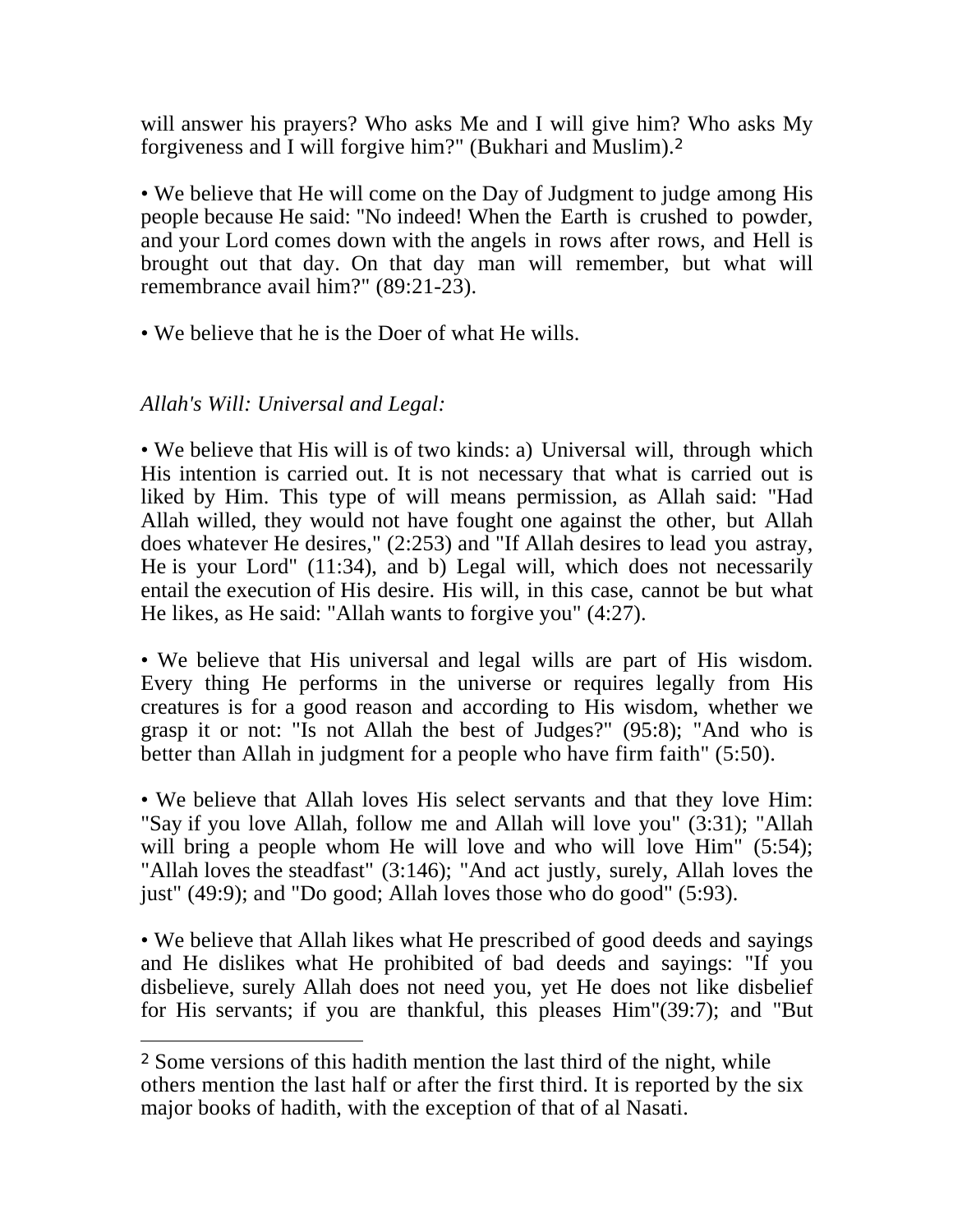Allah disliked their marching forth. So He kept them back, and it was said to them: 'Stay with the weaklings"(9: 46).

• We believe that Allah is pleased with those who believe in Him and do good deeds: "Allah is well pleased with them and they are well pleased with Him. That is for him who fears his Lord" (98:8).

• We believe that Allah is angry with those who deserve His anger among the non-believers and others: "And those who think evil thoughts of Allah, against them shall be the evil turn of fortune. Allah is angry with them" (48:6); " But whoever opens his heart to disbelief, on them is Allah's wrath and they shall have a severe punishment" (16:106).

## *More of Allah's Attributes:*

• We believe that Allah has a glorious and dignified face: "There will remain the face of your Lord, majestic and splendid" (55:27).

• We believe that Allah has two generous hands: "No, both His hands are wide open; He spends how He pleases" (5:64); "They do not esteem Allah with the esteem that is due to Him. The whole Earth will be His handful on the Day of Resurrection, and the Heavens will be rolled up in His right hand. Glory be to Him and exalted is He above that which they associate with Him" (39:67).

• We believe that Allah possesses two real eyes, because He said: "And build the ark under Our eyes as We reveal" (11:37). The Prophet, peace be upon him, said: "His veil is light. Had He removed it, the sublimity of His countenance would have burnt all that His sight reached" (Muslim and Ibn Majah). The Sunnites unanimously have agreed that He has two eyes. This is supported by the Prophet's saying about the Dajjal (the anti-Christ) that "he is one-eyed and your Lord is not one-eyed" (Bukhari and Muslim).

• We believe that "vision cannot perceive Him, but He perceives all vision. He is the Incomprehensible, the All-aware" (6:103).

• We believe that the believers will see their Lord on the Day of Resurrection: "Upon that day some faces shall be radiant, gazing upon their Lord" (75:22-3).

• We believe that Allah has no equal because His Attributes are perfect: "There is nothing whatsoever like unto Him. He is the All-hearing, the Allseeing" (42:11).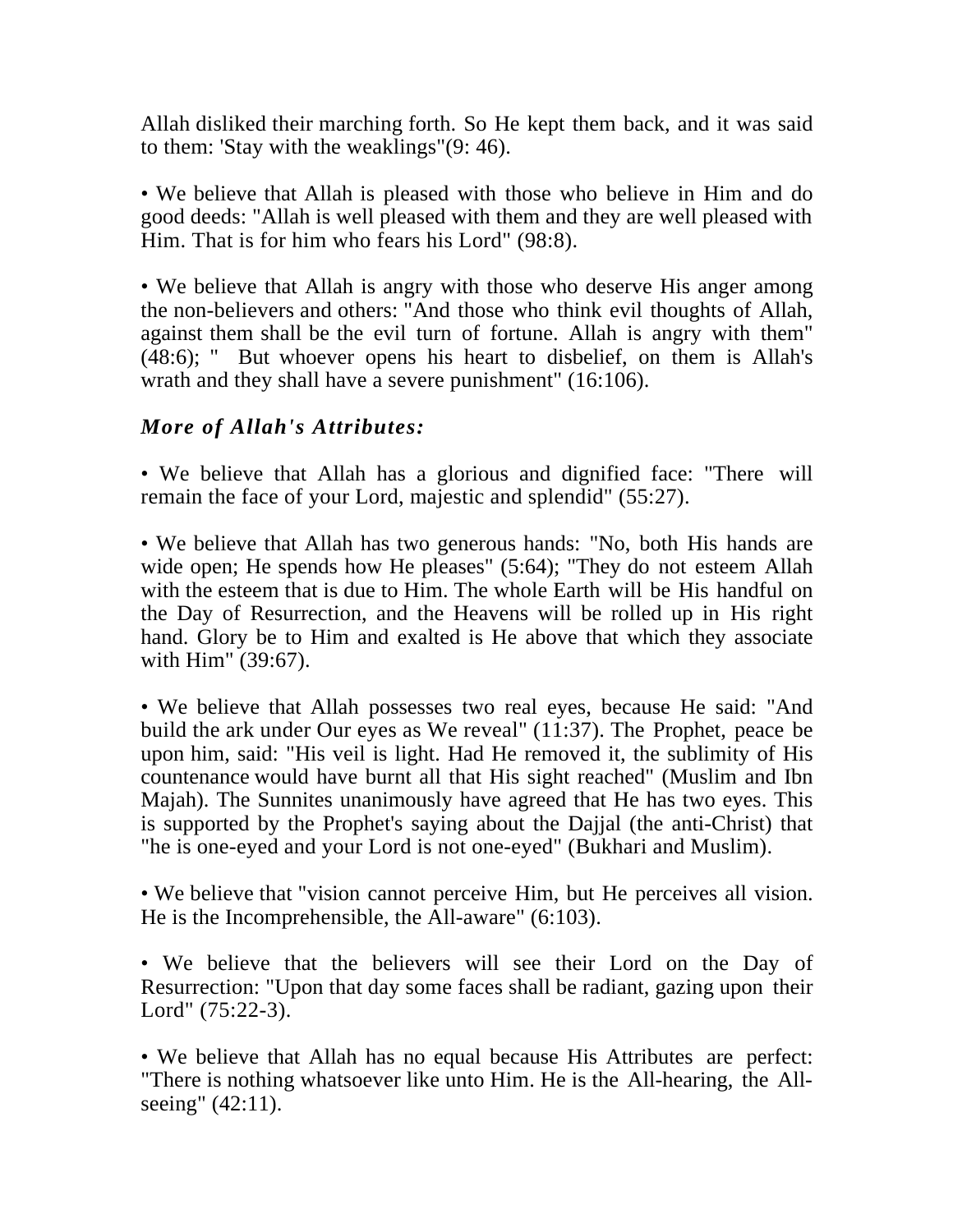• We believe that "no slumber or sleep seizes Him" (2:255), because His life is perfect and eternal.

• We believe that He does not do injustice to anybody, because His fairness is perfect.

• We believe that He is not unaware of his servants' deeds, because He has perfect supervision and comprehensive knowledge.

• We believe that He is capable of doing anything in the Heavens or in the Earth, because of His perfect knowledge and power: "Indeed His command, when He desires a thing, is only to say to it 'Be' and it is" (36: 82).

• We believe that He is free from weariness and weakness, because of His infinite power: "Surely, We created the Heavens and the Earth and all that is between them in six days, and no weariness touched Us" (50: 38).

## *Describing Allah by His Revelation:*

• We believe in all that He assigned to Himself or what His Messenger described Him with, of names and attributes. However, we reject two concepts: 1) To say or believe that Allah's attributes are similar to those of his creatures; and 2) To say or believe that Allah's attributes are like such and such.

• We negate all what He negated about Himself or what His Messenger negated about Him. We believe that negation implies the affirmation of its perfect opposite. We do not discuss what He or His Messenger did not mention about Him.

• We believe that following this approach is a must, because what Allah affirmed or negated concerning Himself is a statement He made about Himself. He knows Himself best. His words are most just and trustful, and people cannot know everything about Him. What Allah's Messenger affirmed or negated about Him is a statement that he made about Allah. Besides knowing Allah better than anyone, he is the most truthful, sincere, and eloquent among people. Thus, in what Allah said and what His Prophet said concerning His names and attributes is the truth, knowledge, and clarification. Therefore, we have no excuse to reject or even hesitate in accepting it.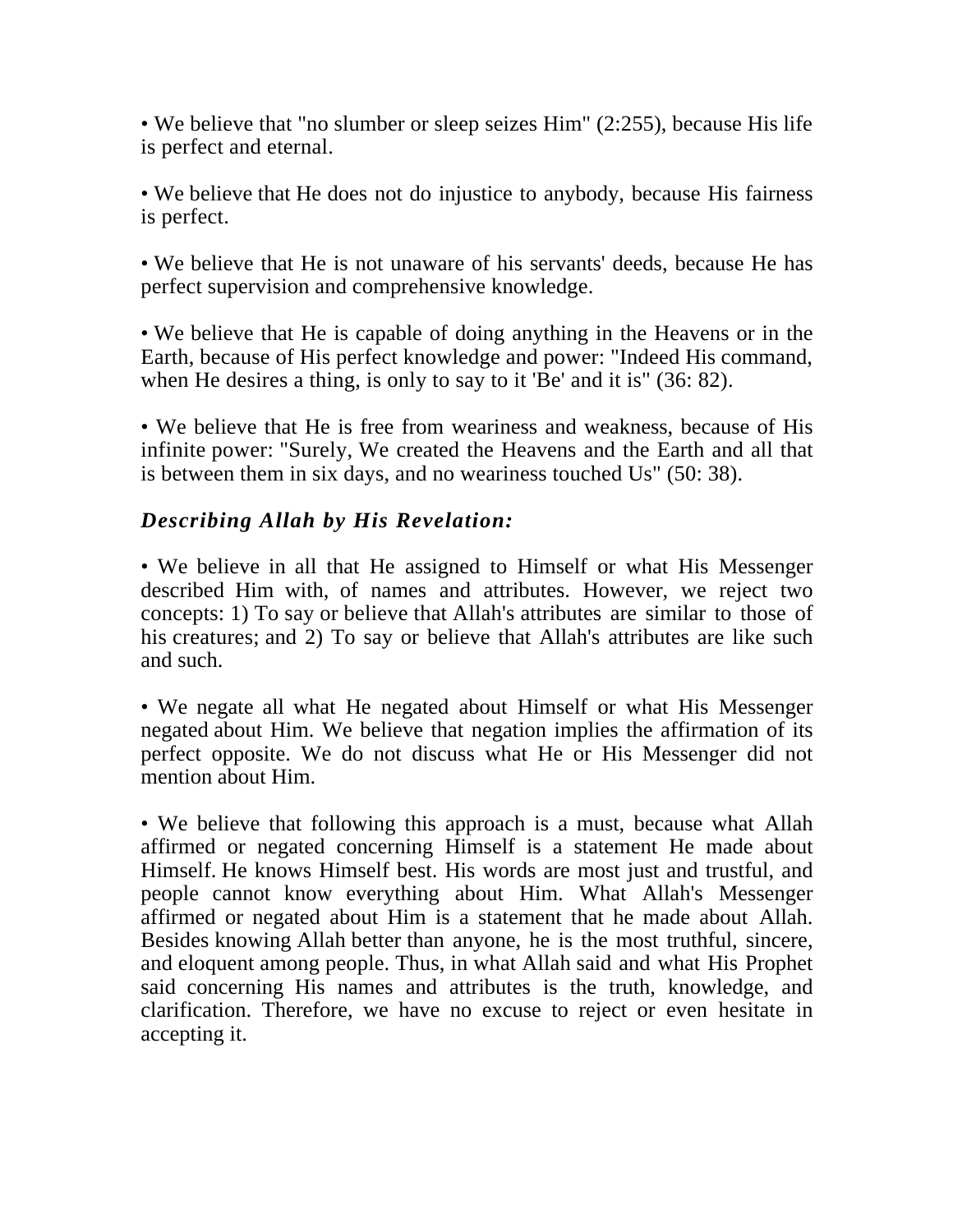# **Chapter II**

# **THE QUR'AN AND THE SUNNAH**

#### *Sources of His Attributes:*

• All that we have mentioned about Allah's attributes, whether briefly or in detail and affirmatively or negatively, is based on the book of our Lord (the Qur'an) and the traditions of our Prophet. It also agrees with the practice of the previous generations of Muslims and the rightly guided scholars who came after them.

• We believe it is obligatory to take the texts of the Qur'an and the prophetic traditions conceding Allah's attributes at their face value and to interpret them in a way that is suitable to Almighty Allah. We reject the practice of those who twist the meanings of these texts and understand them in a way that was not intended by Allah and His messenger.

• We also reject the practice of those who make them devoid of their meanings as conveyed by Allah and His Messenger. Finally, we reject the approach of those who exaggerate, who gave them a physical interpretation that makes Allah similar to some of His creatures.

#### *Free from Contradictions:*

• We know for sure that what is revealed in Allah's book and in the traditions of His Messenger is the truth. It does not contain any contradiction: "Do they not ponder over the Qur'an? If it had been from other than Allah, surely they would have found in it a lot of differences" (4: 82).

• Contradictions in statements falsify them. It is impossible for there to be a contradiction in any statement revealed by Allah and said by His Messenger, peace be upon him. Whoever claims that there are contradictions in the Qur'an, the prophetic traditions, or between the two must have wicked intentions and a misguided heart. He should repent and quit his sin. If someone imagines that there are some contradictions in the Qur'an, the sayings of the Prophet, or between these two, this must be a result of his little knowledge, inadequate understanding, or lack of deep thinking. Therefore, he should seek knowledge and do his best to reflect upon matters until the truth is clear to him. If, after all of these efforts, the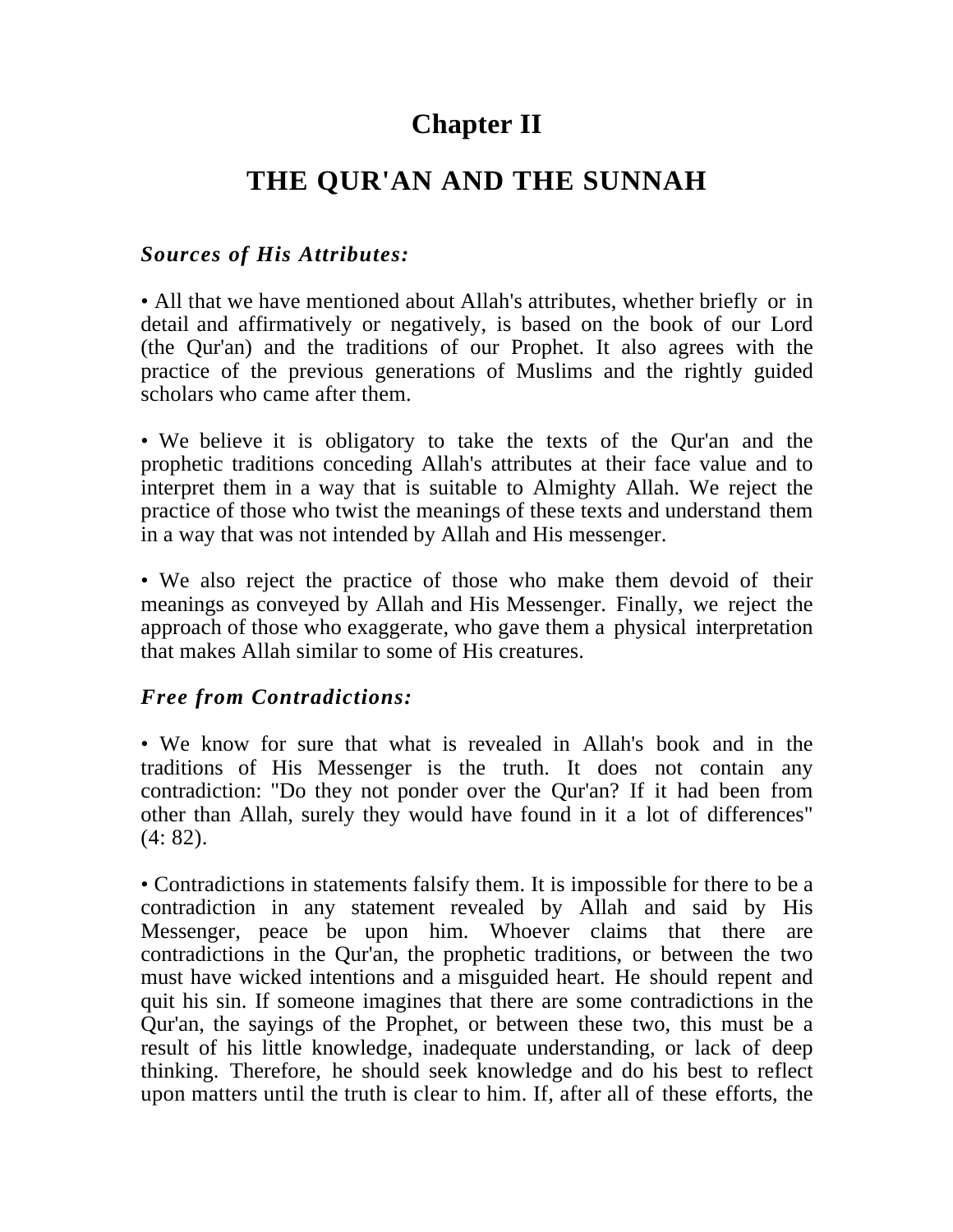truth is not clear to him, he should leave the whole matter to the One who knows it and should quit his imagination. He should say, as do those who are firmly rooted in knowledge: "We believe in it, all is from our Lord" (3:7). He must know that there are neither contradictions nor differences in the Qur'an, the Sunnah, or between the two.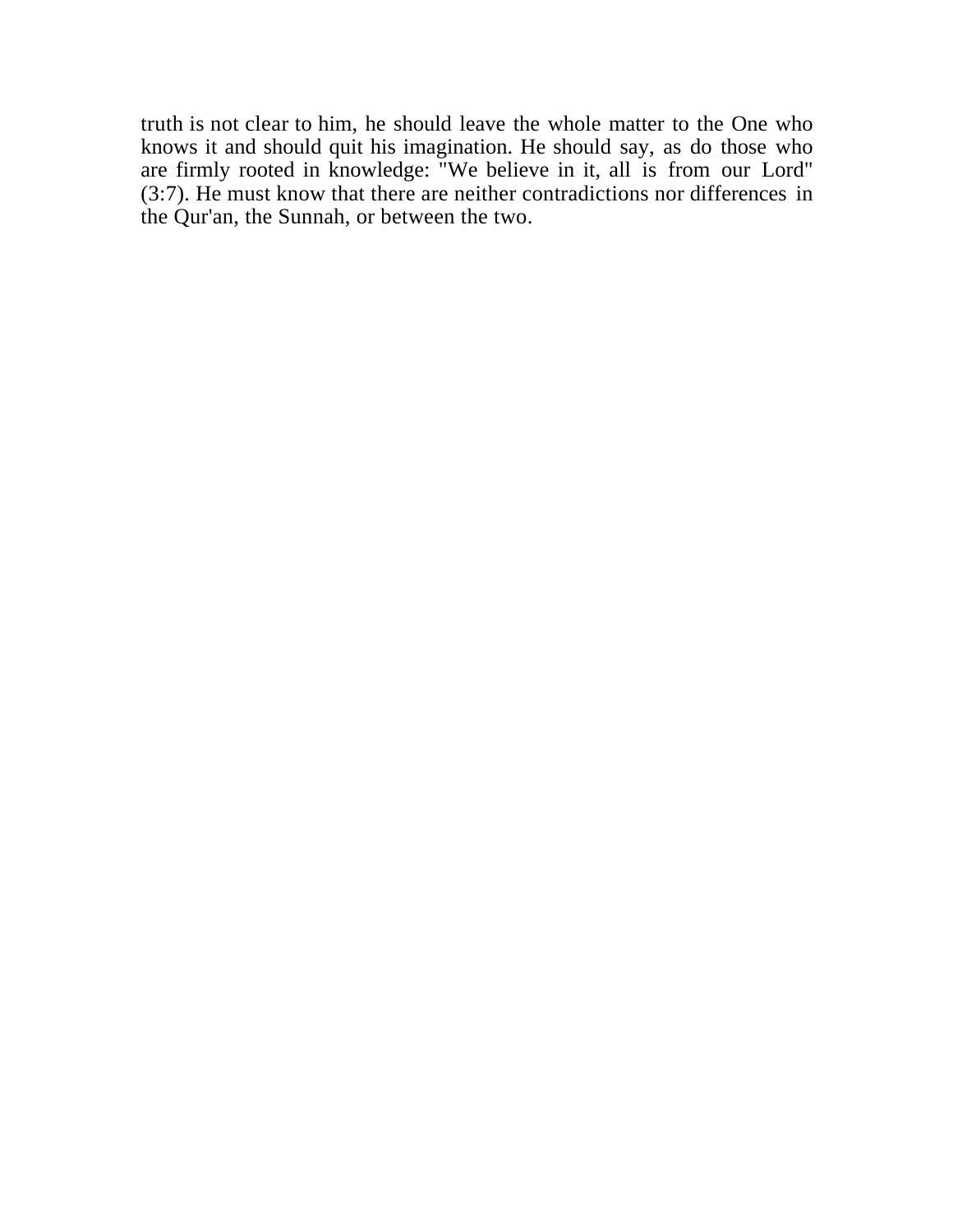## **Chapter III**

# **ANGELS**

#### *Belief in Angels:*

• We believe in the existence of the angels of Allah and that they are "honored servants. They do not speak before He does, and they act only by His command" (21:26). Allah created them, and they worship and obey Him. Those who are in His presence do not disdain to worship Him, nor do they weary" (21:19).

• Angels are concealed from us, so we cannot see them. Allah may show them to some of His servants. The Prophet Muhammad saw Gabriel in his real shape with six hundred wings that covered the horizons (Bukhari and Muslim). Gabriel took the form of a handsome human being who met Mary and engaged in conversation with her. He came to the Prophet while he was among his Companions in the appearance of an unknown man who did not show any trace of long travel, with very white clothes, and very black hair. He sat facing the Prophet, his knees to the Prophet's knees, peace be upon him, and his palms on the Prophet's thighs and talked with the Prophet. The Prophet later told his Companions that the man they saw was Gabriel (Bukhari and Muslim).

#### *Angels' Functions:*

• We believe that the angels are assigned certain functions. Among the angels is Gabriel, who is entrusted with revelation. He brings it down from Allah to whomever He wishes among His prophets and messengers.

• Among them is Michael, who is in charge of rain and the growth of plants; Israfil, who is in charge of blowing the horn at the time of thunderbolting and the resurrection; the Angel of Death, who takes away people's souls at the time of death. Among the angels is the one who is in charge of mountains; and Malik, the keeper of Hell.

• Some angels are in charge of embryos in wombs, others are responsible for protecting human beings, and others are busy recording men's deeds: there are two angels for every person, "when the two angels receive (his deeds), one sitting on the right and one on the left, not a word he utters but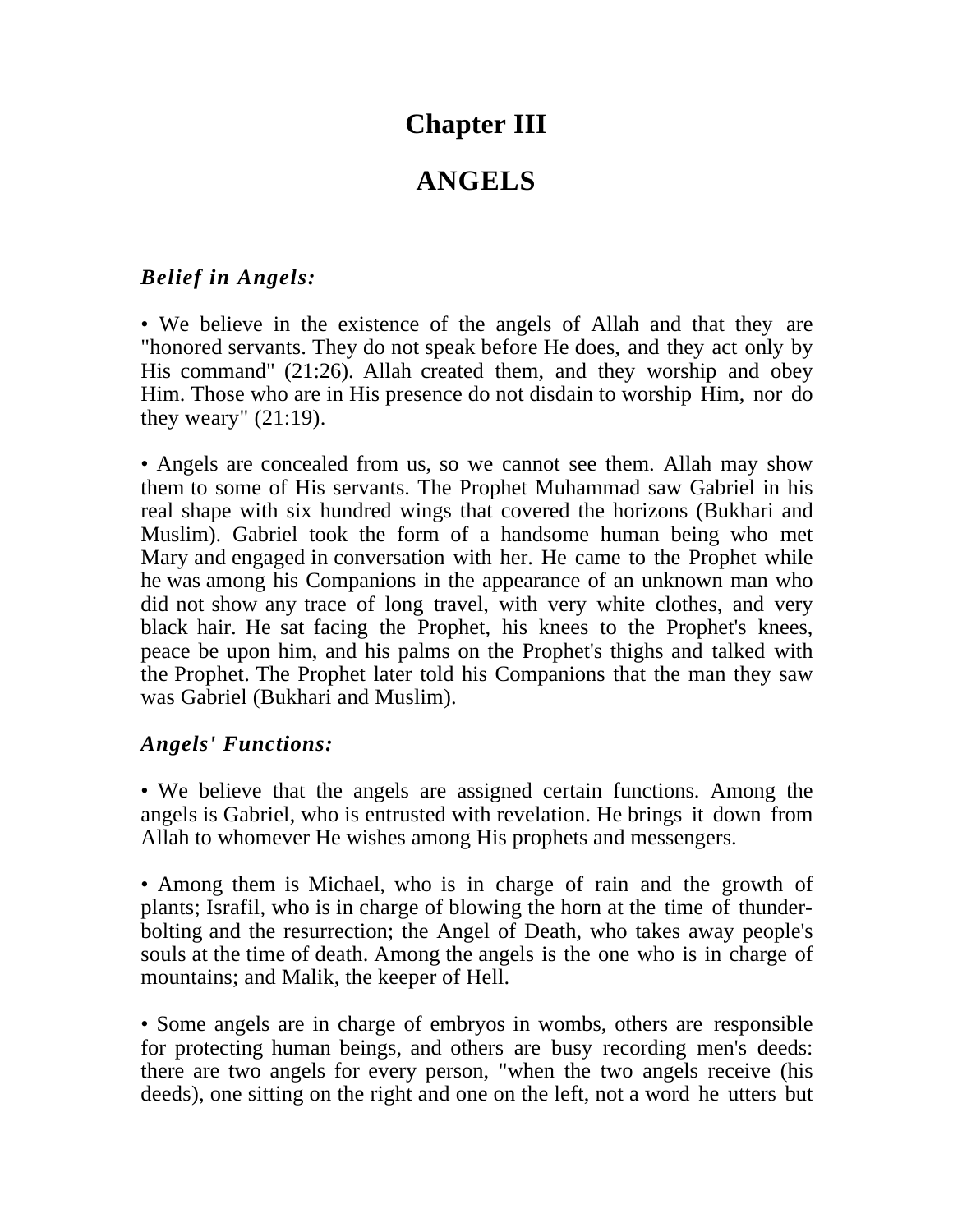by him is an observer ready" (50:18). Some other angels are in charge of questioning the dead after he is placed in his last abode. Two angels come to him and ask him about his Lord, his religion, and his prophet. There "Allah confirms those who believe with the firm saying, in the present life and the hereafter, and Allah leads astray the evildoers and Allah does what He wills" (14:27).

• Some angels are in charge of the dwellers of Paradise: "The angels enter to them from every gate, saying: 'Peace be upon you for that you were patient. How excellent is your final home"' (13:24).

• The Prophet, peace be upon him, told us that "seventy thousand angels enter or pray in the populous house in heaven every day. They never come back to it as long as they live" (because their turn will never come) (Bukhari and Muslim).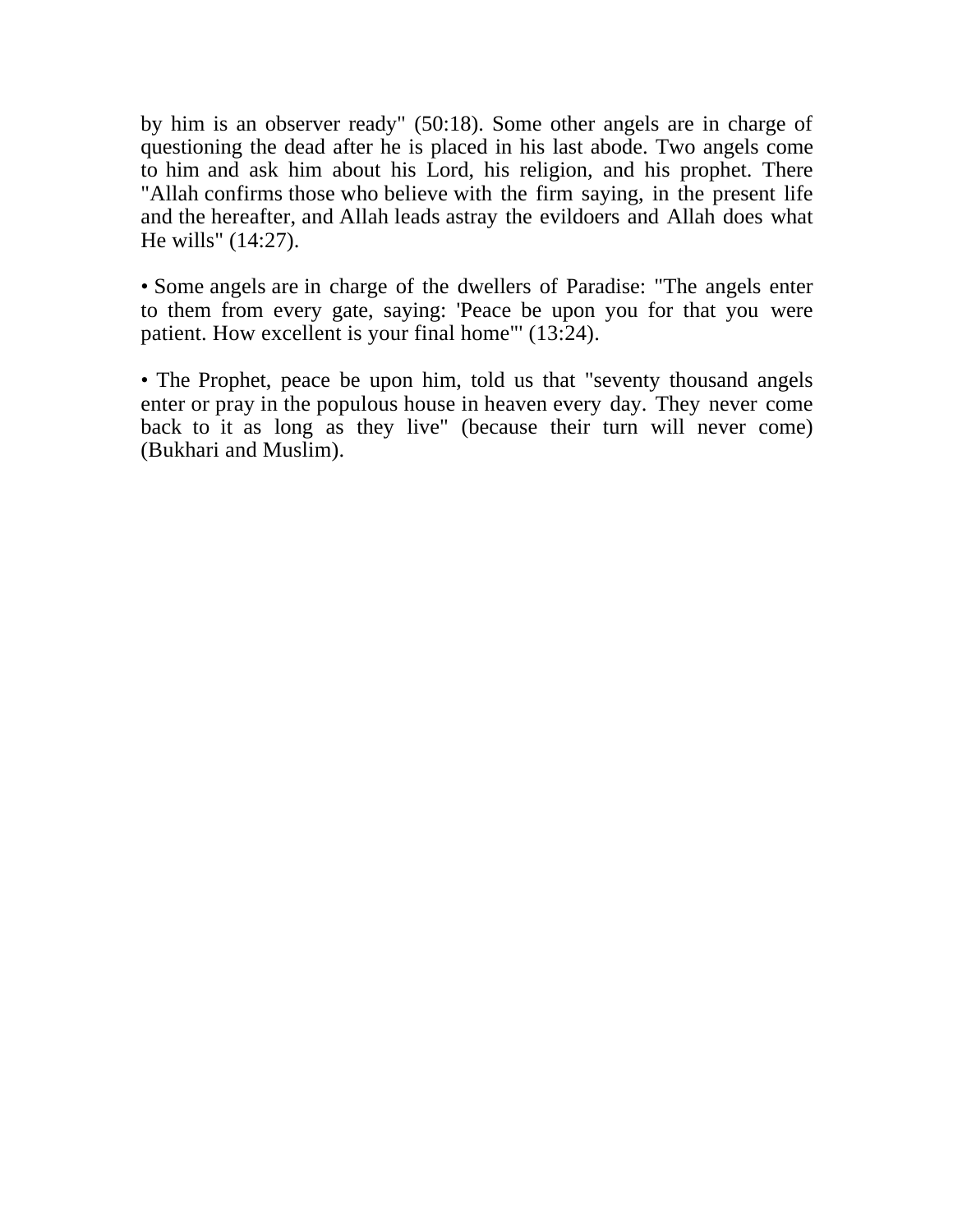# **Chapter IV**

# **ALLAH'S BOOKS**

#### *Belief in Allah's Books:*

• We believe that Allah revealed books to His messengers as proof against mankind and a guidance for the righteous workers. They purified and taught them wisdom by these books.

• We believe that Allah sent down a book with every messenger, because He says: "Indeed We sent down Our messengers with the clear signs, and We sent down with them the book and the balance, so that people may uphold justice" (57:25).

#### *Books Known:*

• Among the books that were revealed, we know:

I ) The Torah, which was revealed to Moses, peace be upon him. It is the greatest among the Israelites' books: "Surely, We sent down the Torah, wherein is guidance and light; by its laws the Jews have been judged by the prophets who surrendered themselves to Allah, the rabbis and the doctors of law, because they were entrusted the protection of Allah's book and were witnesses thereto" (5:44).

2) The Gospel, which Allah revealed to Jesus, peace be upon him. It is a confirmation of the Torah and a complement to it: "And we gave him the Gospel, wherein is guidance and light and confirming the Torah before it, as a guidance and an admonition to the God-fearing" (5:46); "And to make lawful to you certain things that, before, were forbidden to you" (3:50).

3) The Psalms, which Allah gave to David, peace be upon him.

4) The Tablets of Abraham and Moses, peace be upon them.

5) The Glorious Qur'an, which was revealed to His Prophet Muhammad, the Seal of the Prophets. It is "a guidance to the people and clear signs of guidance and the criterion between right and wrong" (2:185).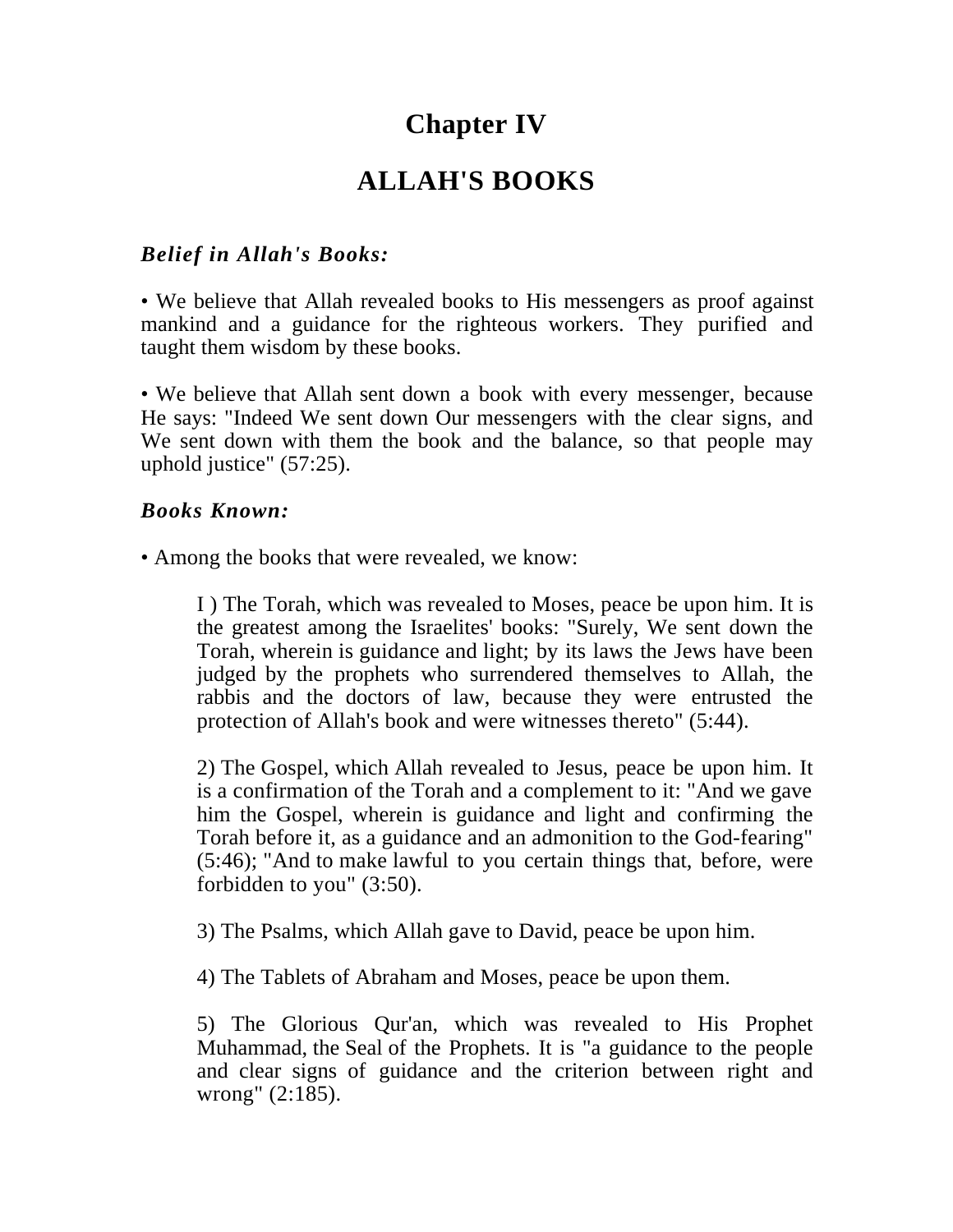#### *The Qur'an Is Protected from Change:*

• The Qur'an is "confirming the scripture that was before it and stands as a guardian over it." Thus, by means of the Qur'an, Allah abrogated all the previous revealed books. Allah has also guaranteed its protection from any play or mischievous distortion: "Indeed, We sent down the message and We will guard it" (15:9), for the Qur'an is a proof against mankind till the Day of Judgment.

#### *Previous Scriptures Changed:*

• The previous scriptures were meant for a limited period. Their use ended with the revelation of the Qur'an, which abrogated them and exposed their distortions and changes. That is why they were not protected from corruption. They underwent distortion, addition, and omission: "Some of the Jews pervert words from their meanings" (4:46); "So woe to those who write the Book with their hands, and then say: 'This is from Allah,' that they may sell it for a little price. So woe to them for what their hands have written, and woe to them for their earnings" (2:79); "Say, who sent down the Book that Moses brought as a light and a guidance to people? You put it into sheets of paper showing some of them and concealing much" (6:91); "And there is a group among them who twist their tongues with the Book, that you may think it is a part of the Book but it is not part of the Book. And they say 'It is from Allah,' yet it is not from Allah, and they tell a lie against Allah and they know it. It is not for any human being to whom Allah has given the Book, the Wisdom and the Prophet hood to say to men 'Worship me instead of Allah"' (3:79); "People of the Book! Our Messenger has come to you, making clear to you many things you have been concealing of the Book and forgiving you of much. A light has come to you from Allah and a glorious Book, with which He will guide whoever follows His pleasure in the way of peace, and brings them forth from darkness into the light by His will" (5:15-16).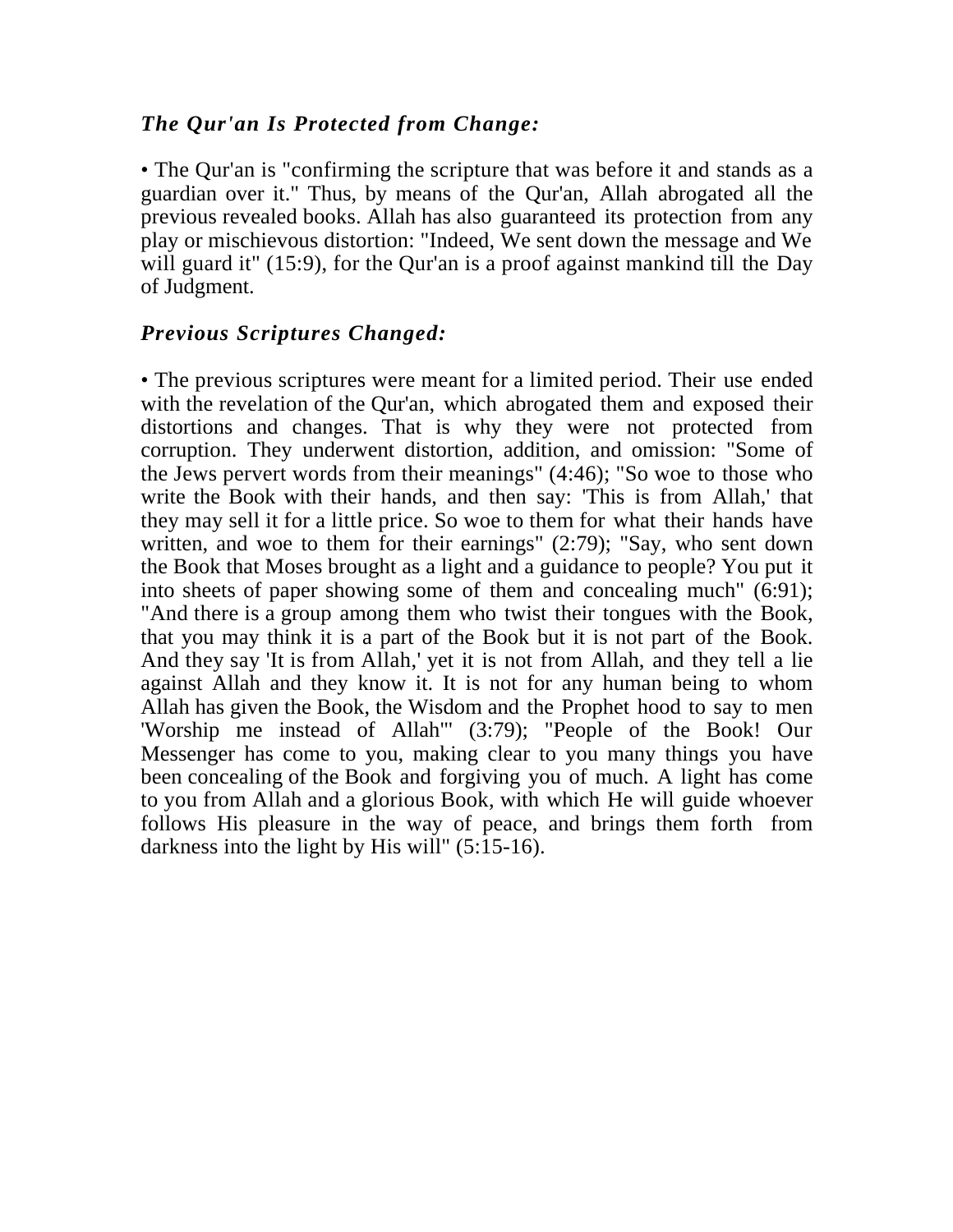## **Chapter V**

## **MESSENGERS**

#### *Belief in Messengers:*

• We believe that Allah has sent to His people messengers who were "bringing good tidings and warning, so that mankind might have no argument against Allah after the Messengers. Allah is All-mighty, Allwise" (4: 165).

#### *The First and Last Messengers:*

• We believe that the first among the messengers is Noah and the last is Muhammad, peace be upon them all: "We revealed to you as We revealed to Noah and the prophets after him" (4: 163); and "Muhammad is not the father of any of your men, but the Messenger of Allah and the Seal of the Prophets" (33:40).

#### *The Best Messengers:*

• We believe that the best among the messengers is Muhammad, then Abraham, Moses, Noah, and Jesus, son of Mary. It is they who are meant by the following Qur'anic verse: "And when We took a compact from the prophets, and from you, and from Noah, and Abraham, then Moses, and Jesus, son of Mary. We took from them a solemn compact" (33:7).

• We believe that Muhammad's message, peace be upon him, includes all the merits of the messages of those dignified messengers, because Allah says: "He ordained for you what He enjoined on Noah and what He revealed to you and what He enjoined on Abraham, Moses and Jesus; namely, establish this faith and be united in it" (42:13).

#### *Messengers Are Human Beings:*

• We believe that all messengers are created human beings who have none of the divine qualities of Allah. Allah, the Exalted, said about Noah, who was the first among them: "I do not say to you, 'I possess the treasures of Allah.' I do not know the unseen, and I do not say 'I am an angel"' (11:31) Allah directed Muhammad, who is the last among them, to say: "I do not say to you I possess the treasures of Allah, nor do I know the unseen, and I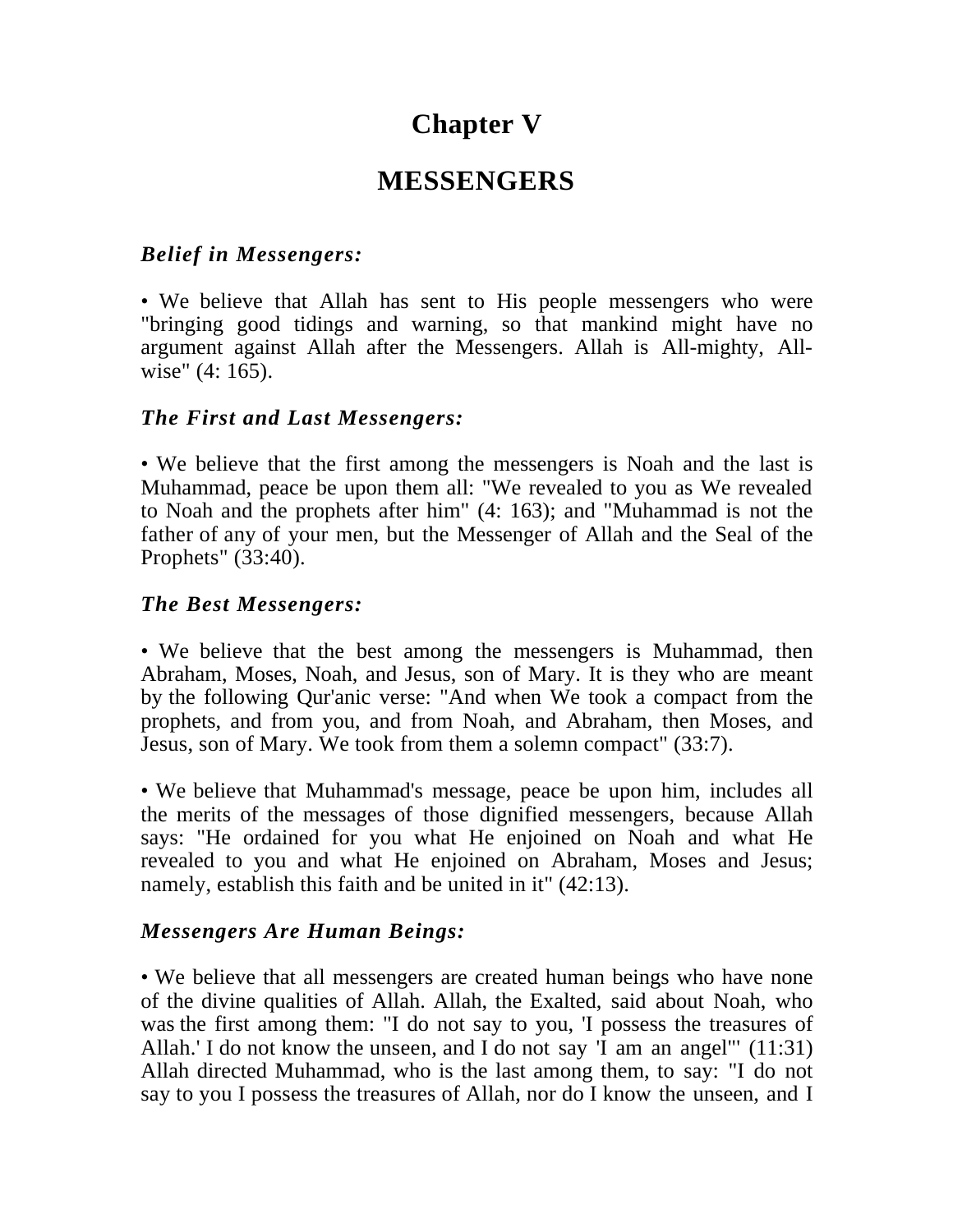do not say to you I am an angel" (6:50); and to say that "I have no power to bring profit or hurt for myself, but only as Allah wills" (7:188); and: "I have no power to hurt or benefit you. Say none can protect me from Allah, nor can I find any refuge besides Him" (72:91-2).

• We believe that the messengers are among Allah's servants. He blessed them with the message and described them as servants, in the context of praising and honoring them. He says about Noah, the first among them: "You are the descendants of those whom We carried with Noah, he was a truly thankful servant" (17:3).

• Allah said about the last among them, Muhammad, peace be upon him: "Blessed be He who sent down the Qur'an to His servant, that he may warn mankind" (25:1). As for some other messengers, he said: "And mention Our servants Abraham, Isaac, and Jacob, men of might and vision" (38:45); "And remember Our servant David, who was a mighty and penitent man" (38: 17); "And to David, We gave Solomon, he was an excellent and penitent servant" (38:30).

• Allah said about Jesus, son of Mary: "He is only a servant whom We blessed and We made him an example to the children of Israel" (43: 59).

• We believe that Allah concluded all messages with the message of Muhammad, peace be upon him, to all people, because He said: "Say, 'O mankind, I am Allah's Messenger to you all. To him belongs the Kingdom of the Heavens and the Earth; there is no god but He. He ordains life and death. So believe in Allah and His Messenger, the unlettered Prophet who believes in Allah and His words. Follow him so that you may be rightly guided"' (7:158).

#### *Islam: The Universal and Final Message:*

• We believe that the Shari'ah of the Prophet Muhammad, peace be upon him, is the religion of Islam, which Allah has chosen for His servants. He does not accept any other religion from anyone, for He, the Exalted, said: "Surely, the true religion in Allah's sight is Islam" (3:19), "Today I have perfected your religion for you and I have completed My favor upon you, and I have chosen Islam to be your religion" (5:3), and "Whoever desires a religion other than Islam, it will never be accepted from Him, and in the Hereafter he will be among the losers" (3:85).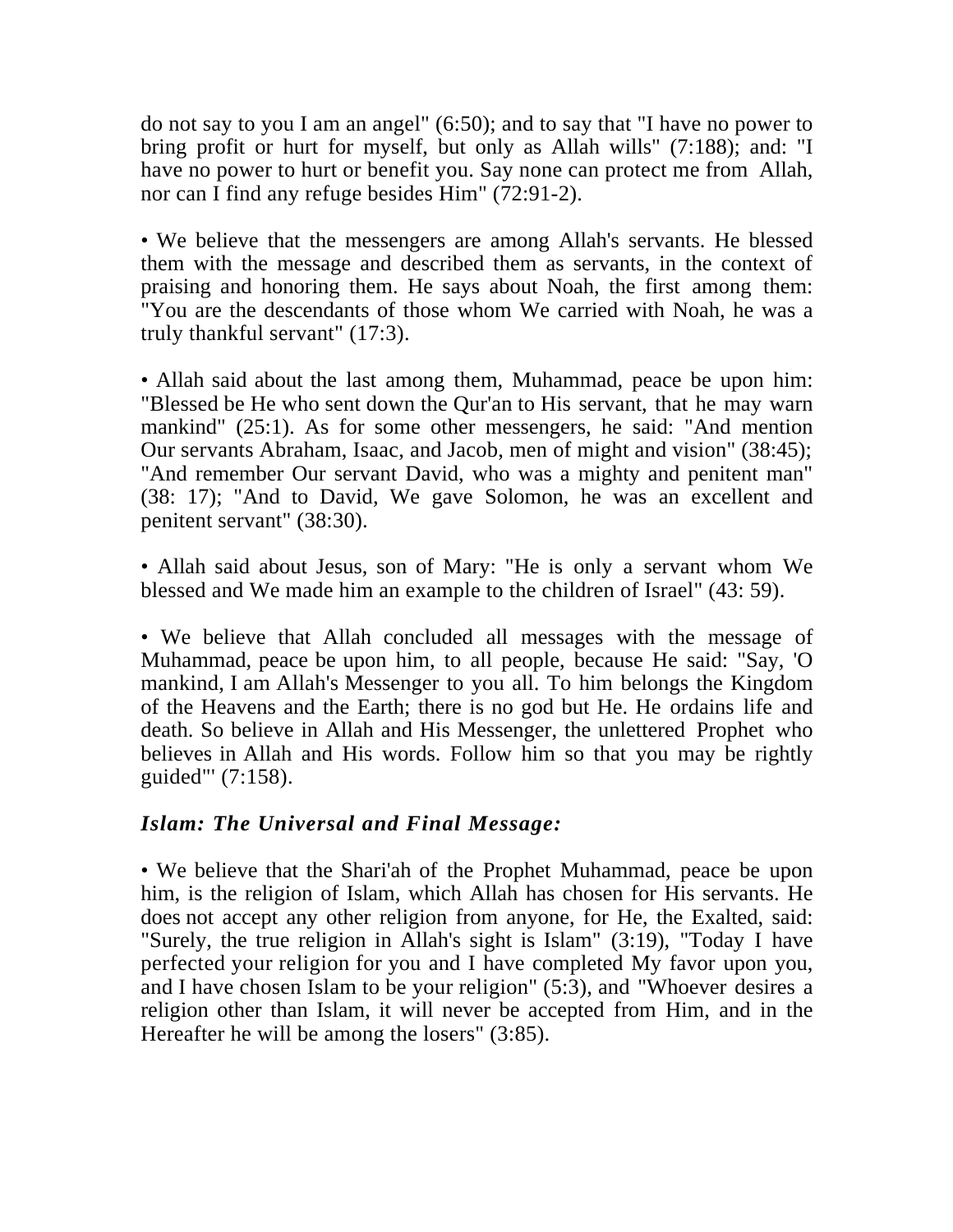• It is our opinion that whoever claims that any religion other than Islam is acceptable, such as Judaism, Christianity and so forth, is a non believer. He should be asked to repent.

• It is also our opinion that whoever rejects the universal message of Muhammad, peace be upon him, rejects the message of all messengers, even if he claims that he believes and follows His Messenger. Allah, the Exalted, said: "Noah's people rejected the Messengers" (26:105). Thus, Allah considered them as rejecting all of the messengers despite the fact that there was no messenger before Noah. This is also clear from the following verses: "Those who disbelieve in Allah and His Messengers, and wish to make division between Allah and His Messengers, and say: 'We believe in some and disbelieve in others,' wishing to take a midway course. Those indeed are the unbelievers, and We have prepared for the unbelievers a humiliating punishment"(4:150-51).

• We believe that there is no prophet after Muhammad, Allah's Messenger, peace be upon him. Whoever claims prophet hood after him, or believes in anyone claiming it, is a disbeliever and one who rejects Allah, His Messenger, and the Muslims' consensus.

## *The Rightly Guided Caliphs:*

• We believe that the Prophet, peace be upon him, has rightly guided successors who carried out his Sunnah in spreading knowledge calling to Islam, and managing the Muslims' affairs. We believe that the best among them and the most entitled to the caliphate was Abu Bakr as Siddiq, then 'Umar Ibn al-Khattab, then 'Uthman Ibn Affan and then 'All Ibn Abi Talib, may Allah be pleased with them all. Thus their succession to the caliphate was according to their virtues. Allah, the Exalted, who possesses infinite wisdom, would not appoint a ruler over the best of generations unless he was the most superior among them and had the best claim to caliphate.

• We believe that the inferior among those rightly guided companions can be superior in a specific virtue to those who were better than him but that he does not deserve absolute superiority, for the elements constituting superiority are varied and numerous.

• We believe that the Muslim Ummah is the best among nations, and Allah, the Dignified and Exalted, has blessed it, because He said: "You are the best nation ever brought forth for mankind, enjoining what is right and forbidding what is wrong, and believing in Allah"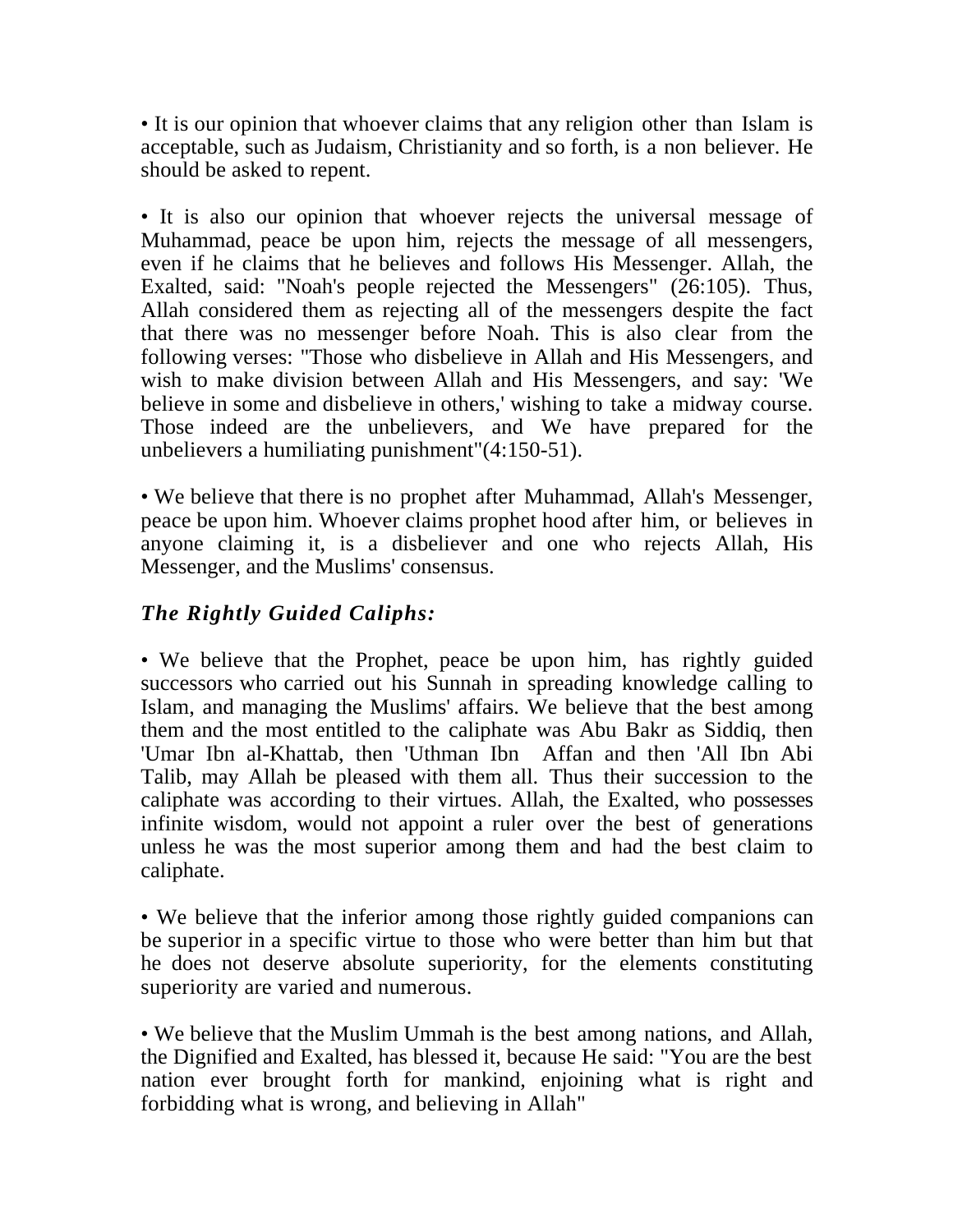#### *The Prophet's Companions:*

• We believe that the best among the Muslim Ummah are the Prophet's Companions, then their followers, and then those who followed them.

• We also believe that a group of this Ummah will always remain victorious on the right path, unharmed by those who let them down or those who oppose them, until the Day of Judgment.

• We believe that the disputes that took place among the Prophet's Companions were the result of sincere interpretations that they worked hard to reach. Whoever was right among them will be rewarded twice, and whoever was wrong among them will be rewarded once and his mistake will be forgiven.

• It is our opinion that we should stop talking about their mistakes and mention what they deserve of beautiful praise. We should purify our hearts from hatred and malice against any of them, because Allah said about them: "They are not equal: those among you who spent and who fought before the conquest of Makkah. Those are higher in rank than those who spent and fought afterwards. But to all Allah has promised a great reward" (57:10). And Allah said about us: "And those who came after them say: 'Our Lord, forgive us and our brothers who preceded us in faith, and do not put in our hearts any malice against those who have believed. Our Lord, You are the most Kind, Most Merciful"' (59:10).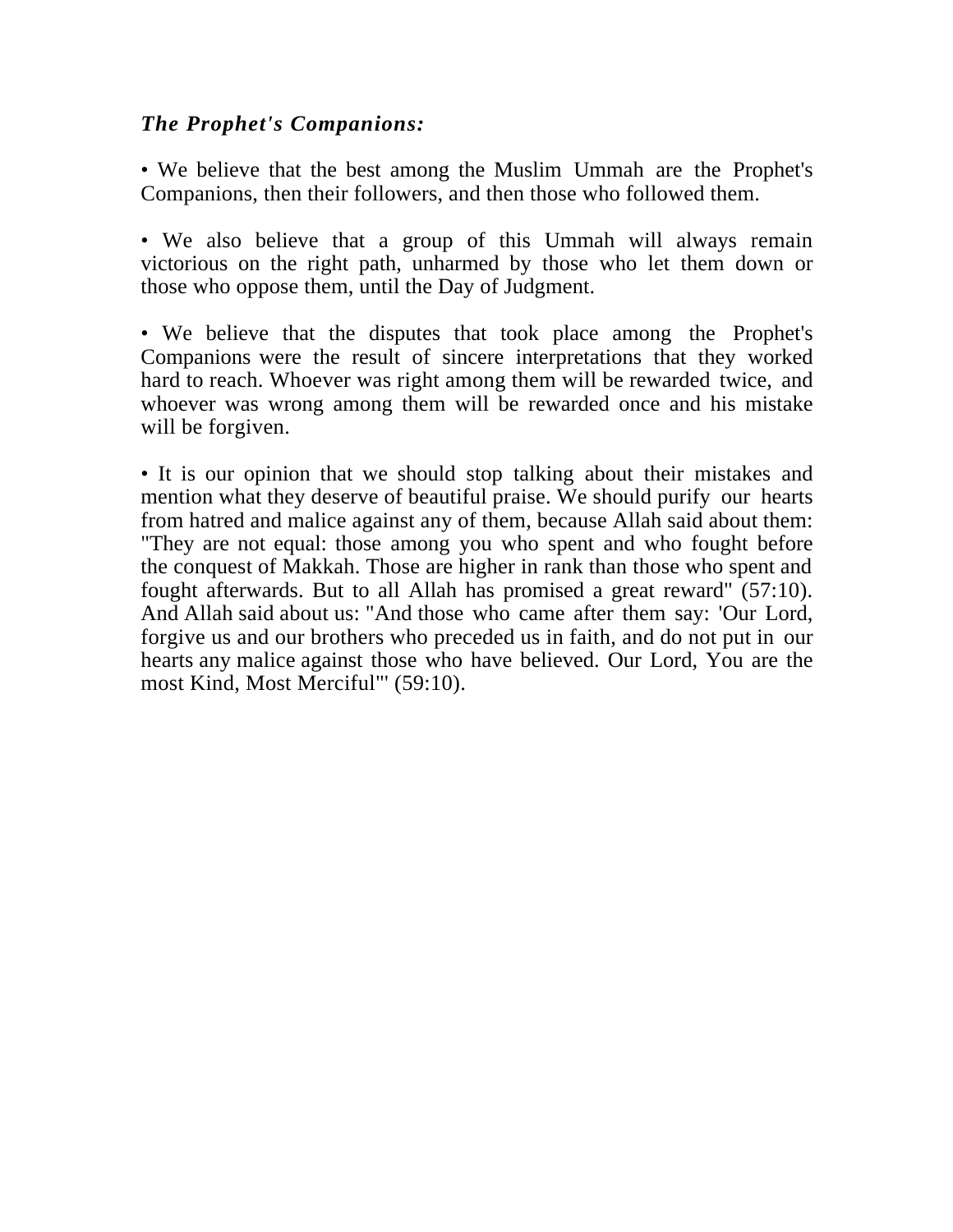# **Chapter VI**

## **THE DAY OF JUDGMENT**

#### *Belief in the Day of Judgment:*

• We believe in the Final Day, which is the Day of Judgment, when people will be resurrected and then told to remain in the abode of enjoyment or in the abode of severe punishment.

#### *The Resurrection:*

• We believe in the resurrection, which is Allah's bringing to life all those who have died, and when Israfil shall blow the horn for the second time: "And the trumpet shall be blown, and all who are in the heavens and who are in the Earth shall fall down fainting, except those that Allah shall spare. Then, it shall be blown again and they shall rise gazing around them" (39:68). People will arise from their graves, answering the call of the Lord of the universe. They will be barefooted, naked, and uncircumcised: "As We started the first creation, so We shall bring it back again. This is a promise from Us, so We shall assuredly fulfill it" (21: 104).

#### *The Records and Scales:*

• We believe in the records of deeds that will be given to people in their right hands or behind their backs, in the left hands: "As for him who is given his book in his right hand, he shall surely receive an easy reckoning and he will return to his family rejoicing. But as for him who is given his book behind his back, he shall call for destruction on himself and will burn in a blazing fire" (84:7-12); "Every man's work We have fastened on his own neck, and on the Day of Judgment We shall bring out for him a book which he will see spread open, saying: 'Read your own book! Enough for you this day that your own soul should call you to account"' (17:13-14).

• We believe that scales of deeds will be set up on the Day of Judgment, and that no soul shall be wronged: "Whoever has done an atom's weight of good shall see it" (99:7-8); "Those whose scales are heavy, they are the successful; but those whose scales are light, they are the ones who have lost their souls in Hell dwelling forever. The fire will burn their faces, and there they will be gloomy with lips displaced" (23: 102-4); and "He that does a good deed shall be rewarded ten times the like of it, and he that does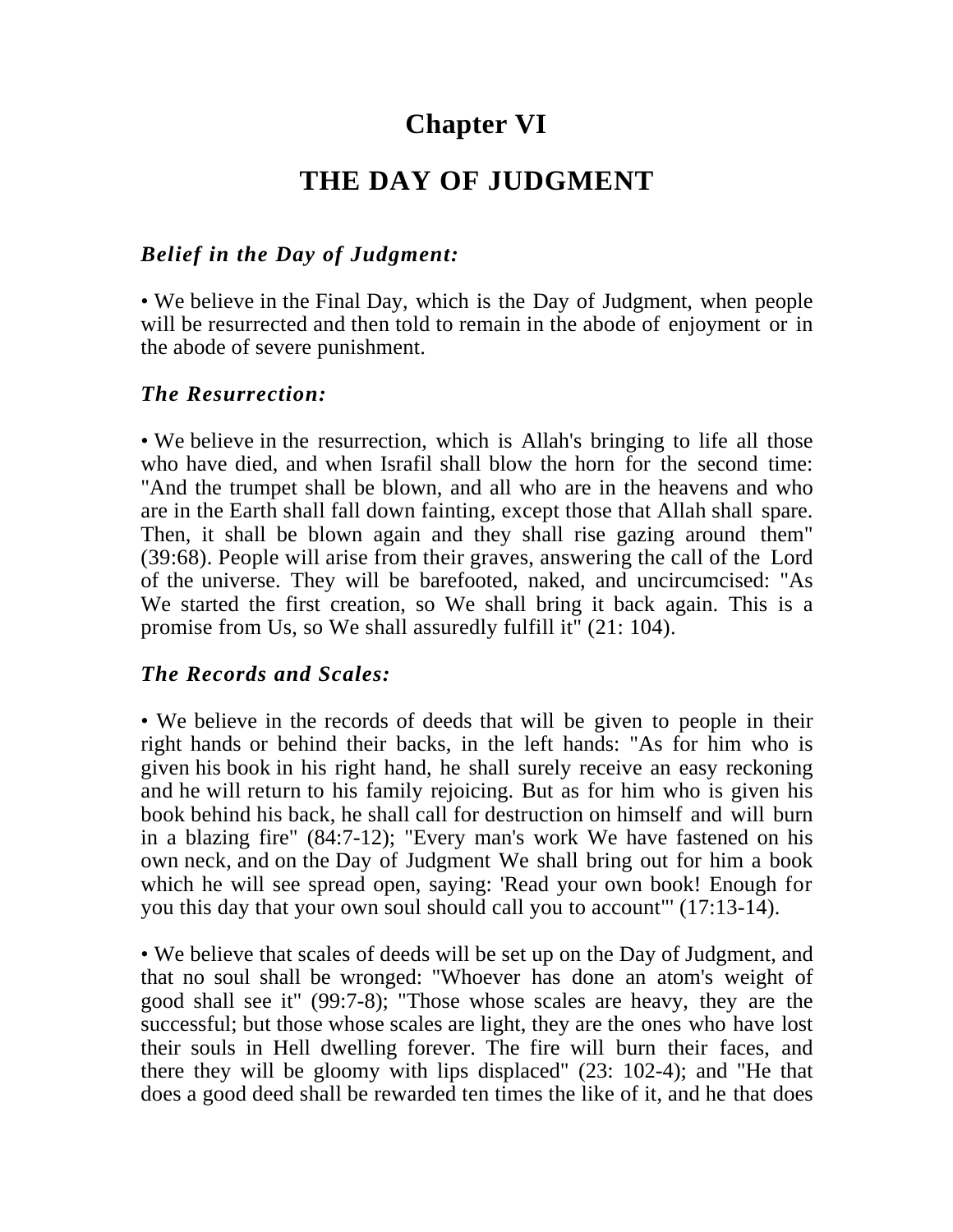evil shall only be rewarded the like of it, and they shall not be wronged" (6:160).

## *The Prophet's Intercession:*

• We believe in the special great intercession of the Prophet Muhammad, peace be upon him. He will plead with Allah, after His permission and on behalf of mankind, to judge among His servants when they suffer from worries and troubles that they cannot bear. They will go to Adam, then to Noah, then to Abraham, then to Moses, then to Jesus, and finally to Prophet Muhammad, peace be upon him.

• We believe in the intercession that concerns some believers who were to be taken out from the fire. This mediation is granted to the Prophet Muhammad, peace be upon him, and to others among the prophets, the believers, and the angels.

• We believe also that Allah will save from hell some of the believers without the intercession of any one, but by His grace and mercy.

## *The Prophet's Pool:*

• We believe in the pool of the Prophet, peace be upon him, the water of which is whiter than milk and sweeter than honey and better in fragrance than musk. Each of its length and width is the distance of a month's travel. Its glasses are as stars in beauty and number. The believers among the Prophet's followers come to take from this great cistern a drink after which they will never be thirsty.

## *The Straight Path:*

• We believe in the straight path (sirat) set up over hell. People pass over it according to their deeds: the first of them as fast as lighting, then as fast as wind, then as fast as birds, and then as fast as a running man. The Prophet will be standing on the path, saying: "Lord, Save! Save!," as some people's deeds will fall short. Some of them will come crawling. At both sides of the path there are hooks designed to take whom Allah wills: some are saved but bruised; others are thrown into hell. (Bukhari and Muslim).

• We believe in all that is mentioned in the Qur'an or the prophetic sayings concerning that day and its horrors, may Allah save us from them.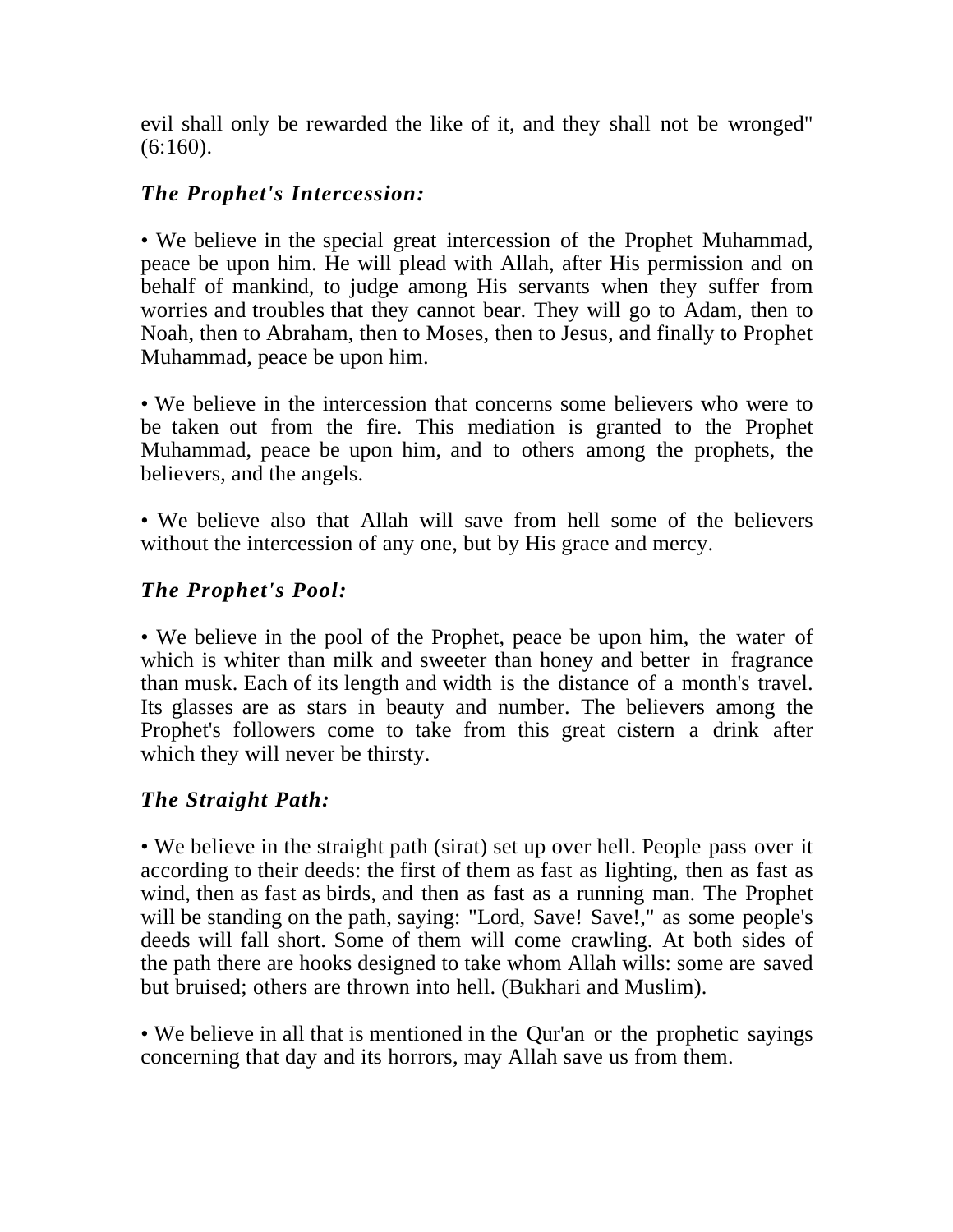• We believe in the intercession (Shafa'ah) of Prophet Muhammad, peace be upon him, for the people of paradise to enter therein. This intercession is exclusively limited to the Prophet Muhammad, peace be upon him.

#### *Paradise and Hell:*

We believe in paradise and hell. Paradise is the abode of enjoyment which Allah, the Exalted, prepared for the righteous. No eye has ever seen, no ear has ever heard of, and no human being has ever thought of the blessings that they will enjoy there: "No soul knows what comfort is kept hidden for them, as a reward for their deeds" (32:17). Hell is the abode of punishment that Allah has prepared for the unbelievers and the evildoers. The torture and horror in it cannot be imagined: "Surely, We have prepared for the evildoers a fire, whose pavilion encompasses them. If they call for help, they will be helped with water like molten copper which will scald their faces. How dreadful a drink and how evil a resting place!" (18:29).

• Both paradise and hell exist now and will never perish: "Whoever believes in Allah and does righteousness, He will admit him to gardens beneath which rivers flow, to dwell therein for ever. Allah had indeed made for him an excellent provision" (65-11); "Certainly, Allah has cursed the unbelievers and prepared for them a blazing fire to dwell therein forever, they shall find neither protector nor helper. On the day when their faces are turned about in the fire they shall say: 'Would that we had obeyed Allah and obeyed the Messenger!"' (33: 64-6).

• We confirm paradise to whom it is confirmed in the Qur'an or the prophetic traditions either by name or description. Among those who are granted paradise and mentioned by name are Abu Bakr, 'Umar, 'Uthman, 'All and others who were specified by the Prophet, peace be upon him (Bukhari and Muslim). Among those whom we confirm to enter paradise because they fit the description are the faithful and the pious.

• We likewise confirm hell to whom it is confirmed in the Qur'an and the sayings of the Prophet, whether in name or description. Among those who are mentioned by name to be in hell are Abu Lahab, 'Amr Ibn Luhai al-Khuza'i, and others (Bukhari and Muslim). Confirmation of hell that is based on description includes every unbeliever, polytheist, or hypocrite.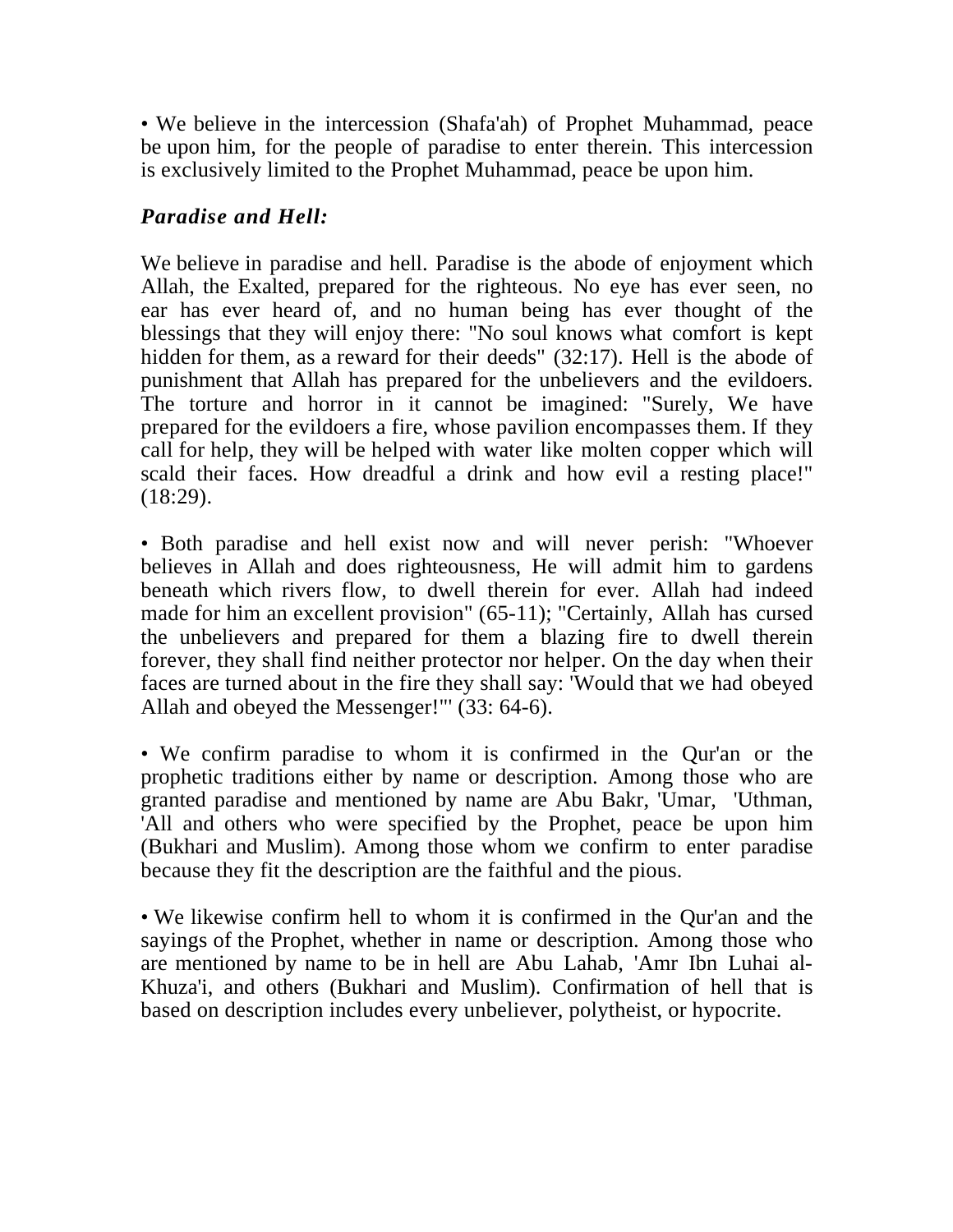#### *What Happens in the Grave:*

• We believe in the Trial of the Grave, which involves questioning the deceased person in his grave about his Lord, his religion, and his prophet. There "Allah confirms those who believe with a firm saying, in the present life and the hereafter" (14:27). The believer will say: "Allah is my Lord, Islam is my religion, and Muhammad is my prophet." The unbeliever or the hypocrite will say: "I do not know. I heard the people saying something and I said it."

• We believe in the comfort of the grave for the believers: "Those whose lives the angels take in state of purity, saying 'peace be on you; enter paradise for what you were doing' (16:32).

• We believe in the punishment of the grave for the transgressing unbelievers: "If you could only see when the evildoers are in the agonies of death and the angels are stretching out their hands, saying, 'Give up your souls! Today you shall be rewarded with the punishment of humiliation for what you used to say untrue about Allah, and for scornfully rejecting His signs"' (6:93). The sayings of the Prophet are numerous and well-known in this area. A Muslim must believe in all that is reported in the Qur'an and the prophetic traditions concerning the unseen matters. He should not contradict it by his worldly experience, because the affairs of the hereafter cannot be measured by the affairs of this life. The difference between them is very great. Allah is the source of help.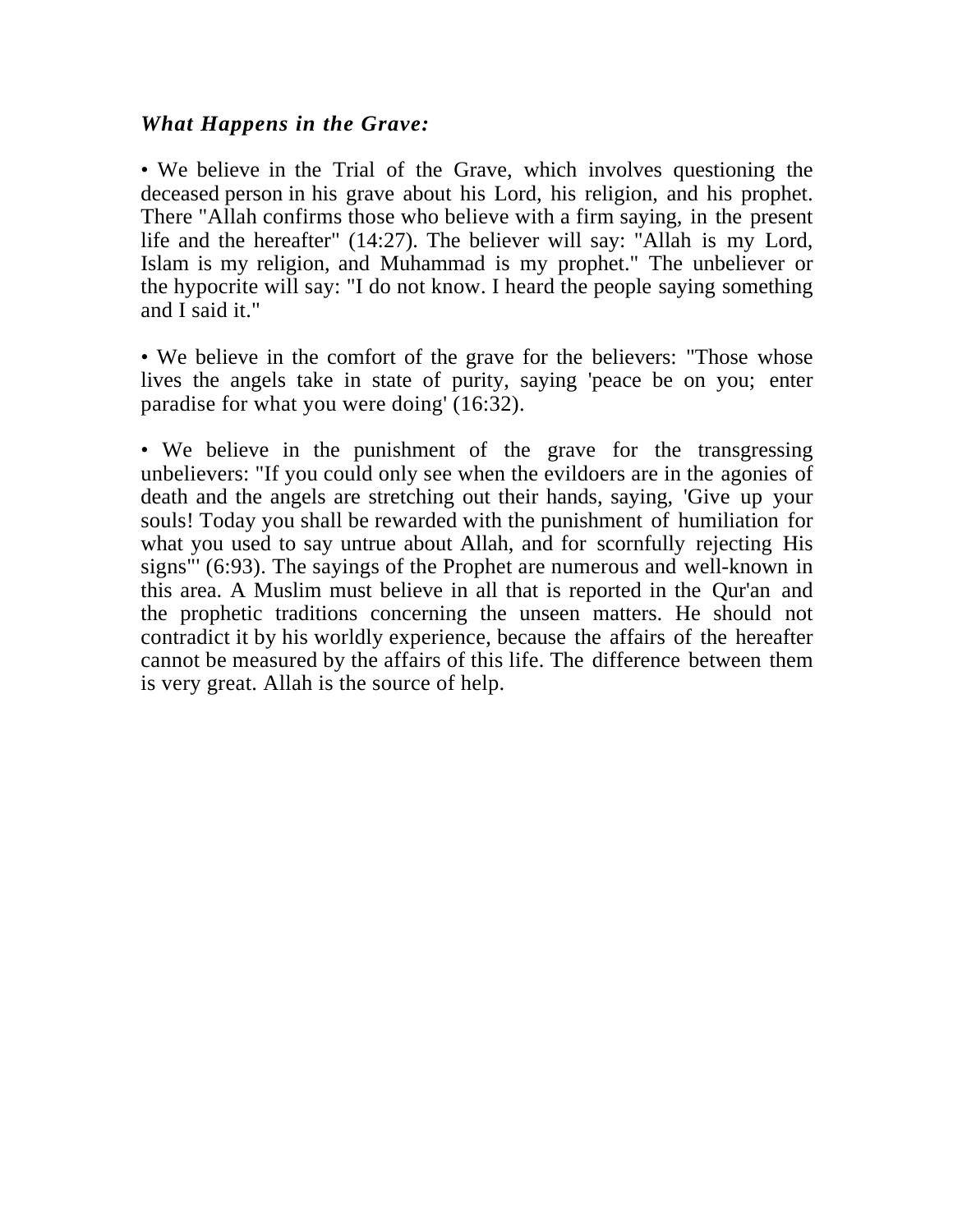## **Chapter VII**

## **FATE AND THE DIVINE DECREE**

#### *Belief:*

• We believe in Fate, whether good or bad, which Allah has measured and ordained for all creatures according to His previous knowledge and as deemed suitable by His wisdom.

#### *Levels of Belief:*

• Belief in Fate has four levels:

1) Knowledge: We believe that Allah, may He be exalted, knows everything. He knows what has happened and what will happen and how it will happen. His knowledge is eternal. He does not acquire a new knowledge nor does he forget what He knows.

2) Recording: We believe that Allah has recorded in the secured tablet (al Lowh al Mahfuz) whatever is going to happen until the Day of Judgment: "Did you not know that Allah knows all that is in heaven and Earth? Surely that is in a book. Surely that for Allah is an easy matter" (22:70).

3) Will: We believe that Allah has willed everything in heaven and Earth. Nothing happens except by His will. Whatever He wills will take place, and whatever He does not will not take place.

4) Creation: We believe that "Allah is the Creator of all things; He is the Guardian over all things, and to Him belong the keys of the heavens and the Earth" (39:62-3). This level includes whatever Allah Himself does and whatever His creatures do. Thus each saying, deed, or omission of the people is known to Allah, Who has recorded, willed, and created them: "To those among you who will to be upright. But you shall not will except as Allah wills, the Lord of the Worlds" (81:2829); "And had Allah willed they would not have fought one against the other; but Allah does whatever He desires" (2:253); "Had Allah willed, they would not have done so, but leave them alone and their false inventions" (6:137); and "And Allah created you and what you do" (37:96).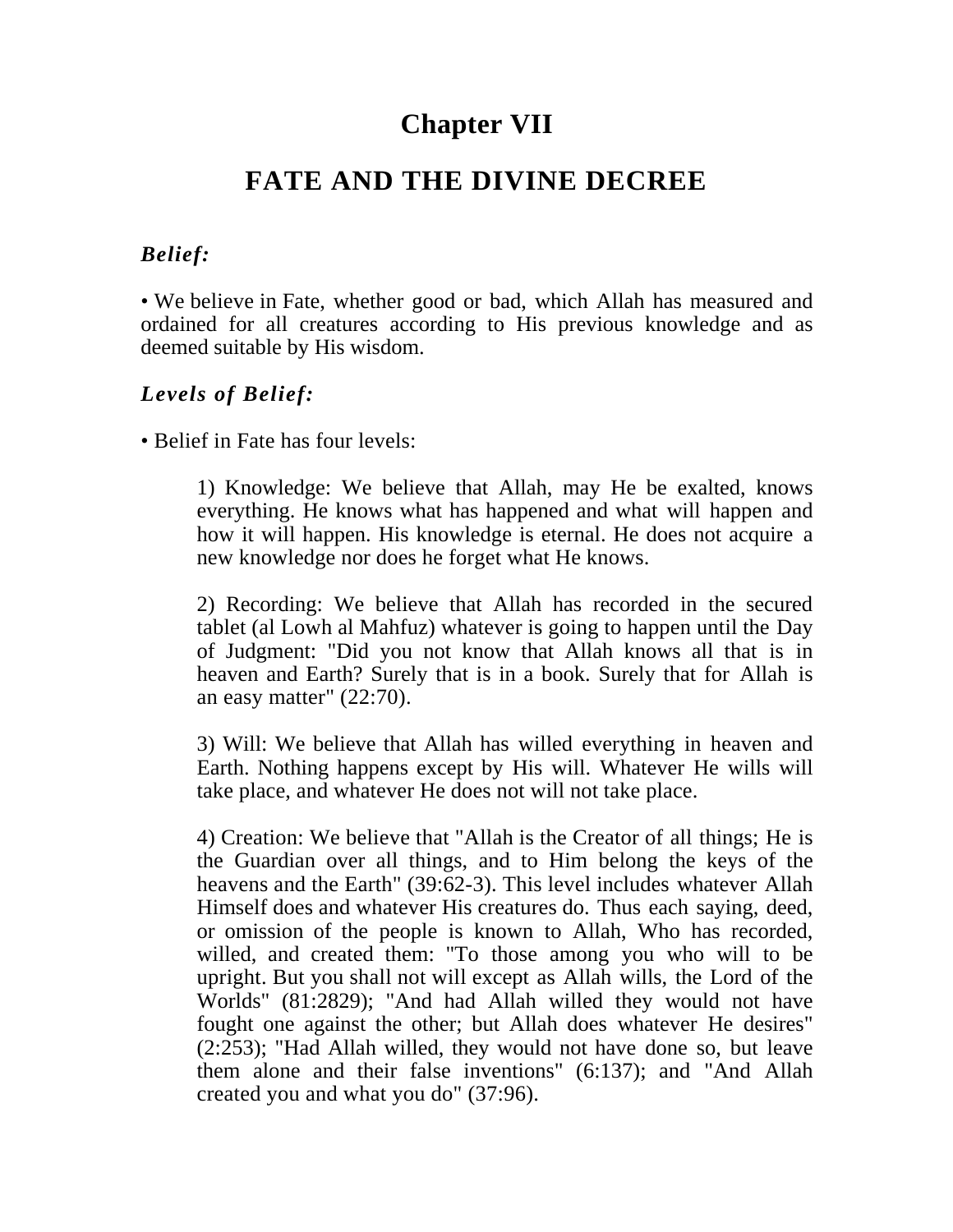#### *Man's Free Will:*

• We believe, however, that Allah has granted man a power and a free will by which he performs his actions. That man's deeds are done by his power and free will can be proven by the following points:

1) Allah says: "So approach your fields (wives) when and how you will" (2:223); and "Had they desired to go forth, they would have made some preparation for it" (9:46). In these verses, Allah affirmed for man "a going forth" by his will and "a preparation" by his desire.

2) Directing man to do or not to do. If man has no free will and power, these directions mean that Allah is asking man to do that which he cannot do. This proposition is rejected by Allah's wisdom, mercy and truthful statement: "Allah does not charge a soul beyond its capacity" (2:286).

3) Praising the virtuous for his deeds and blaming the evildoer for his actions and rewarding each of them with what he deserves. If the action is not done by the individual's free will, then praising the virtuous is a joke and punishing the evildoer is an injustice, and Allah is, of course, far from joking and being unjust.

4) Allah has sent messengers who are "bearing good tidings, and warning, so that mankind might have no argument against Allah after the messengers" (4:165). If the individual's action is not performed by his free will, his argument is not invalidated by the sending of messengers.

5) Every doer of actions feels that he does or does not do a thing without any coercion. He stands up and sits, comes in and goes out, travels and stays by his own free will without feeling anybody forcing him to be any of these actions. In fact, he clearly distinguishes between doing something of his own free will and someone else forcing him to do that action. The Islamic law also wisely distinguishes between these states of affairs. It does not punish a wrongdoer for an action done under compulsion.

## *No Excuse for Sinners:*

• We believe that the sinner has no excuse in Allah's divine decree, because he commits his sin by his free will, without knowing that Allah has decreed for him, for no one knows Allah's decree before it takes place: "No soul knows what it will earn tomorrow" (31:34). How can it be possible, then, to present an excuse that is not known to the person who is advancing it when he commits his offense? Allah invalidated this type of argument by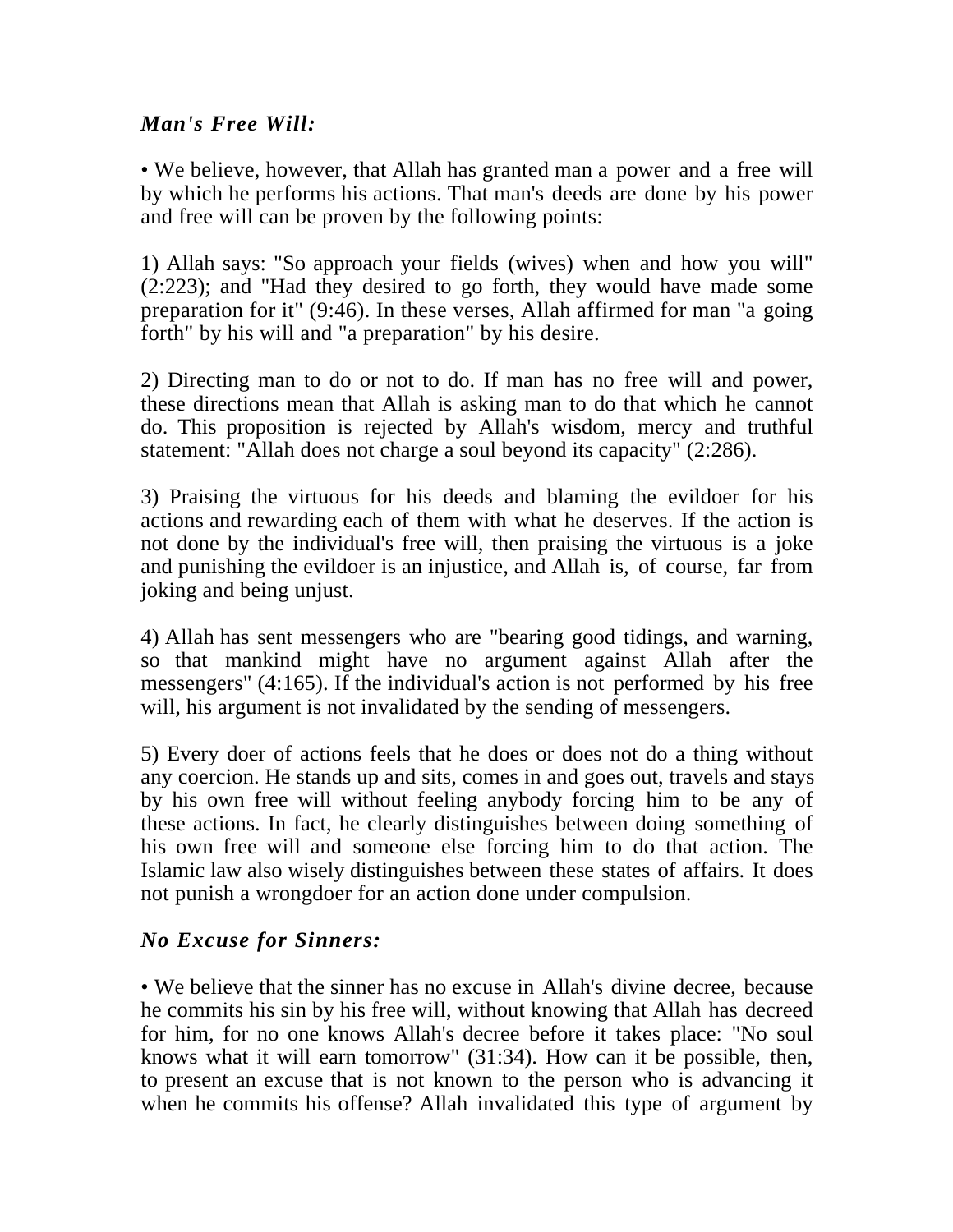saying: "The idolaters will say 'Had Allah willed, we would not have been idolaters, neither our fathers, nor would we have forbidden anything.' So did the people before them cry lies until they tasted our might. Say: 'Have you any proofs that you can show us? You follow nothing but assumption, and you are Lying"' (6:148). We say to the sinner who is using divine decree as an excuse: 'Why did you not perform deeds of obedience, assuming that Allah has decreed them upon you, since you did not know the difference between good deeds and sins? That is why, when Prophet Muhammad told his Companions that everyone's position in paradise or hell has been assigned, they said: 'Should not we rely on this and stop working?' He said: 'No, work and everyone will be directed to what he is created for"' (Bukhari and Muslim).

• We say to the sinner who is trying to find an excuse in the divine decree: "Suppose you want to travel to Makkah. There are two roads that may take you there. You are told by a truthful person that one of these roads is dangerous and difficult, the other is easy and safe. You will take the second one. You will not take the first road and say it is decreed upon me. If you did, people would consider you crazy."

• We may also say to him: "If you are offered two jobs, one of which has a higher salary, you will certainly take the one with the higher salary. Why do you choose what is lower in the hereafter and use the divine decree as an excuse?"

• We may further say to him: "We see you when you are afflicted with a disease, you knock at every physician's door looking for treatment and bearing whatever pain that may result from surgical operations and the bitterness of medicine. Why do not you do the same when your heart is spiritually sick with sins?"

#### *Evil Not Attributed to Allah:*

• We believe that evil should not be attributed to Allah, due to His perfect mercy and wisdom. The Prophet said: "And evil is not attributable to You" (Muslim). Thus Allah's decree by itself has no evil whatsoever, because it is coming from mercy and wisdom. Evil may, however, result from some of His decrees, because the Prophet said in the supplication for gunut which he taught to al-Hasan: "And protect us from the evil of what You decreed" (Tirmidhi and others). Here, the Prophet attributed evil to what He decreed. Despite this, evil in His decree is not pure evil. It is rather evil in one respect and good in another, or it is evil in one case and good in another. Thus corruption in the land resulting from drought, disease,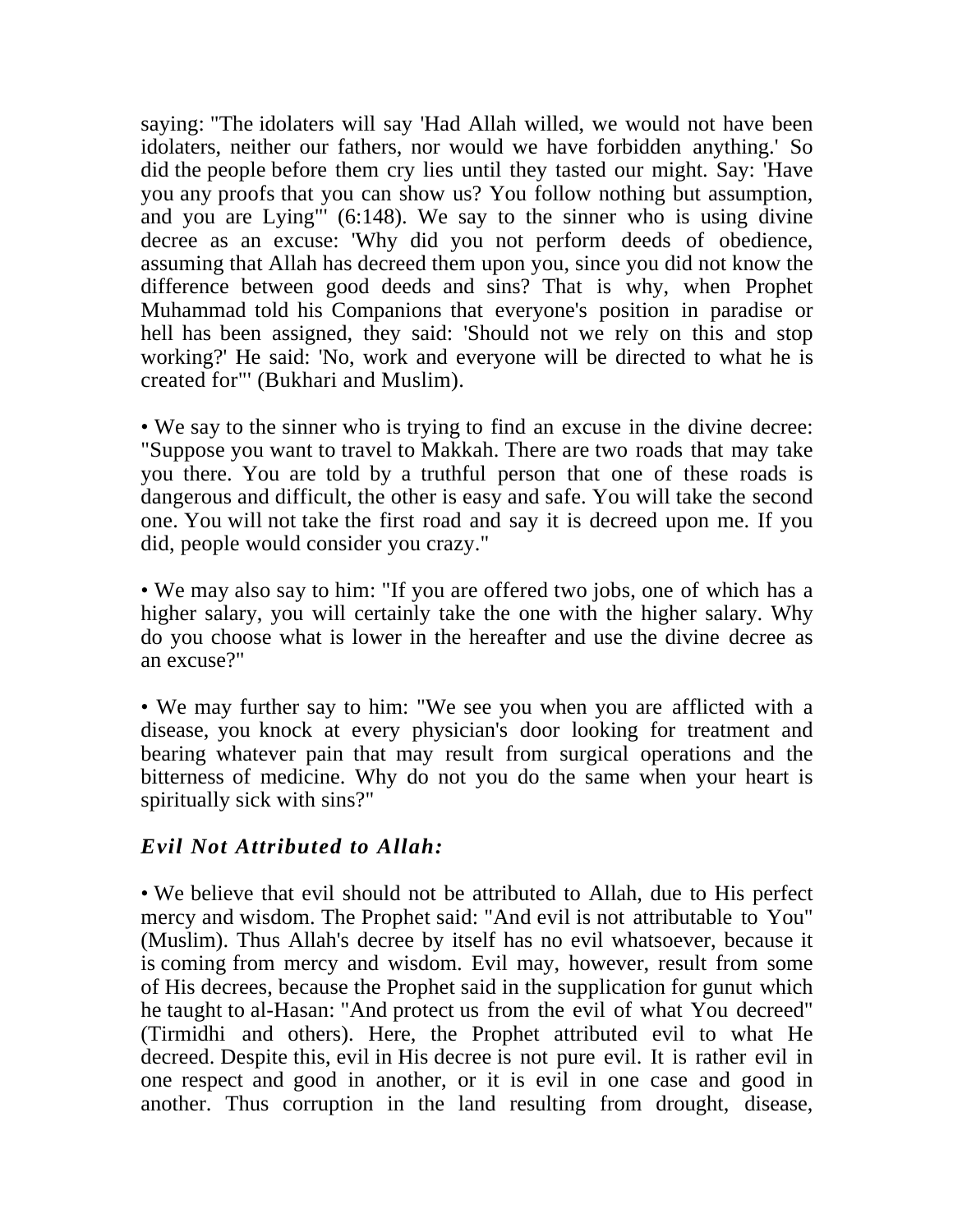poverty, and fear is evil, but it is good in another respect. Allah, the Exalted said: "Corruption has appeared on the land and sea for what men's hands have earned. Allah has ordained this for men, so that they may taste

#### 24

some of what they have done, in order that they may turn back (from evil)" (30:41). Cutting off the thief's hand or stoning the adulterer is an evil thing for the thief and the adulterer, but it is good for them in one respect, because it is a purification for them so that the punishment of this life and the hereafter are not combined for them. These punishments are good in another respect: their application protects property, honor, and relationships.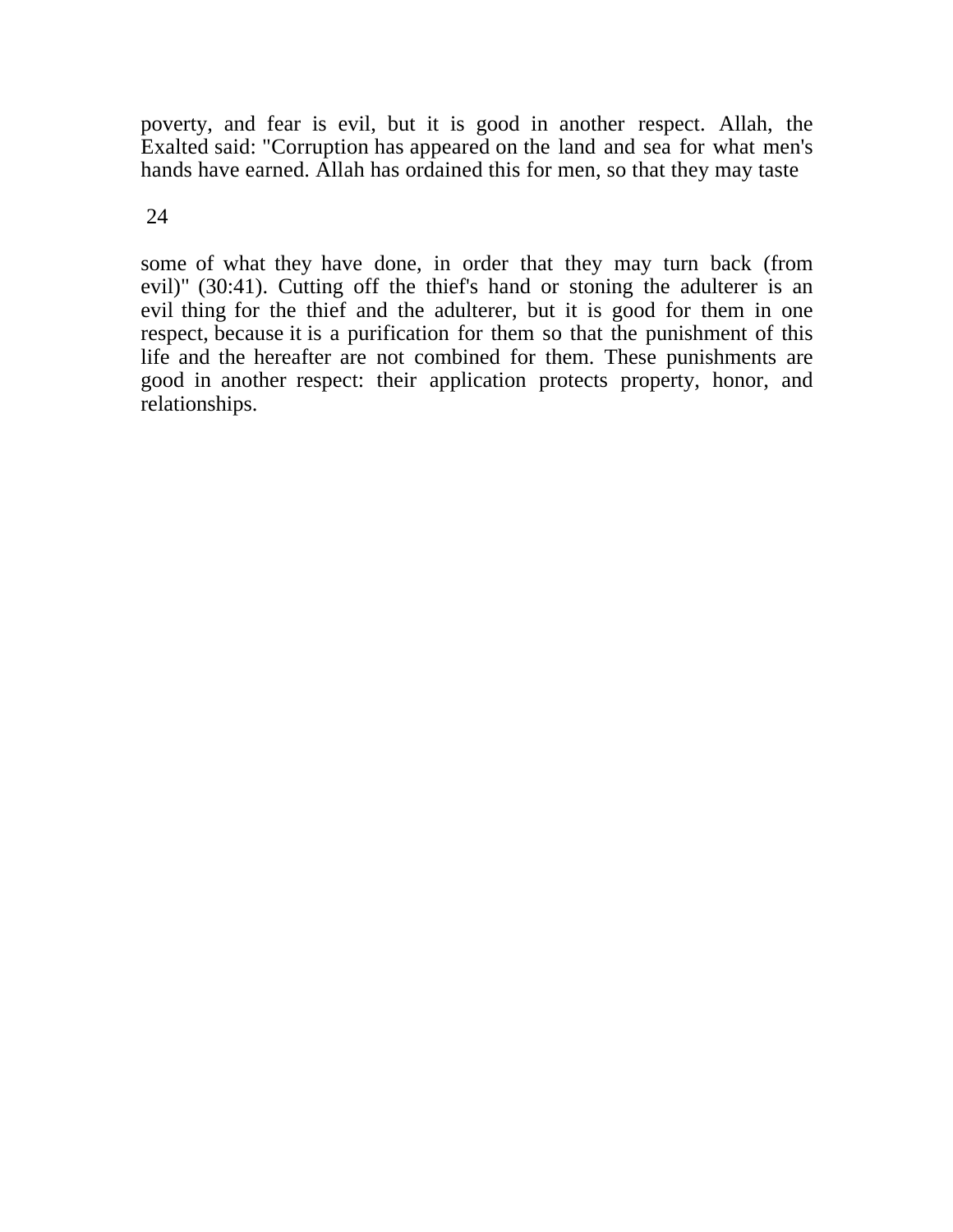# **Chapter VIII**

# **BENEFITS**

This sublime belief, which includes those great principles, bears numerous and useful types of fruits for whoever believes in it.

## *Virtues of Belief in Allah:*

• Belief in Allah, His names, and His attributes instills in the individual the love and glorification of Allah that result in his performing Allah's instructions and avoiding His prohibitions. These are the means of achieving ultimate happiness in this life and the hereafter for both the individual and the society: "Whoever, male or female, does righteous deed, while believing, We shall assuredly grant him a goodly life, and We shall reward them according to the best of their deeds" (16:97).

## *Virtues of Belief in the Angels:*

• Appreciating the dignity of Allah, His might, and His sovereignty.

• Gratitude toward Allah because He puts some of the angels in charge of His servants, recording their deeds and other things that benefit them.

• Love and admiration for the angels because of what they are doing, namely, worshipping Allah in the best possible manner and praying for the believers.

## *Virtues of Belief in the Books:*

• Appreciating Allah's mercy and care for His people in that He sent down a book to every nation for its guidance.

• Appreciating Allah's wisdom, for He revealed in these books to every nation that which suits them. The glorious Qur'an is the final book and it is suitable to all people at all times until the Day of Judgment.

• Showing gratitude for Allah's mercy in revealing these books.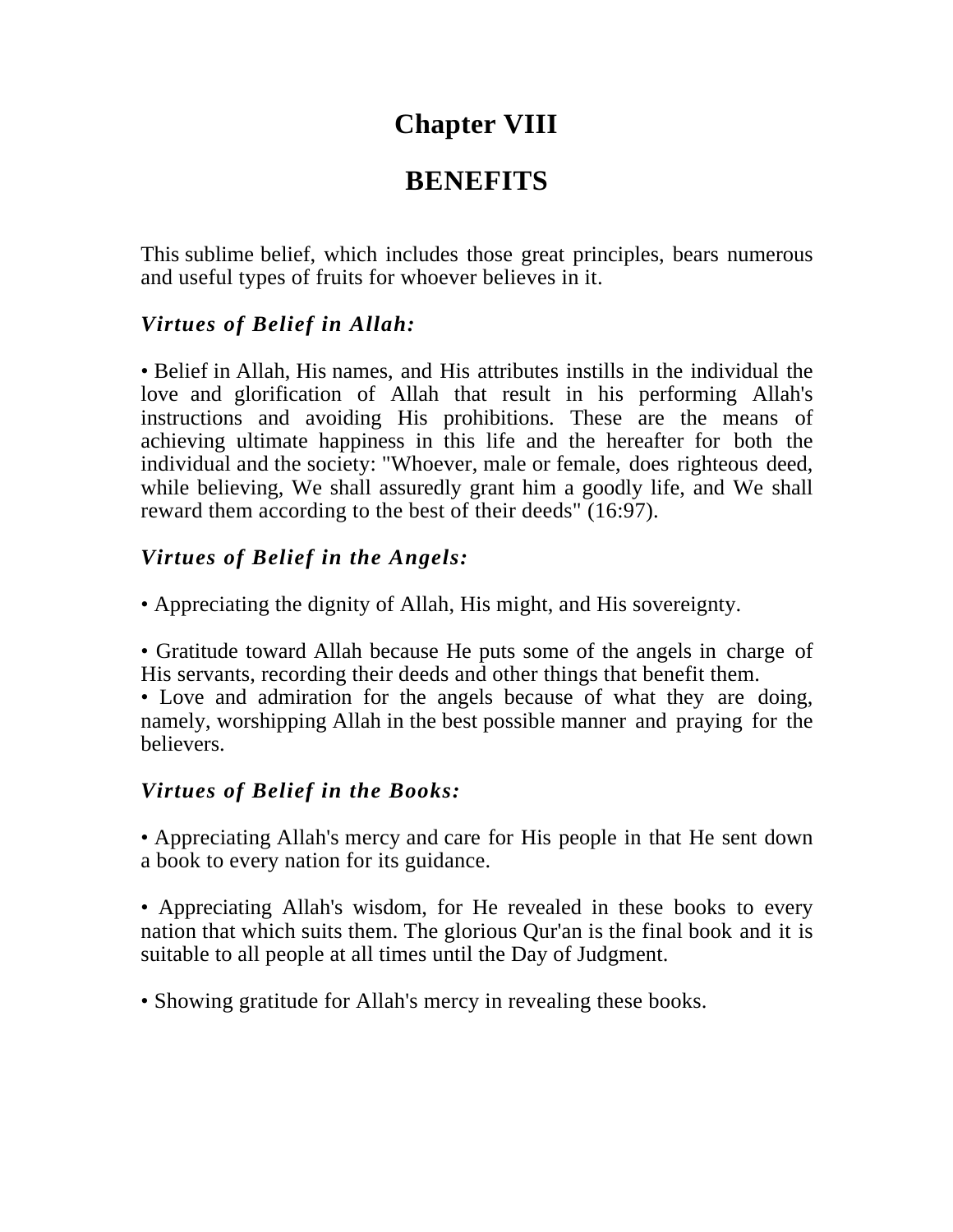#### *Virtues of Belief in the Messengers:*

• Appreciating Allah's mercy and care for His people for sending them those great messengers to guide them to the straight path. Thanking Allah for this great favor.

• Loving and respecting the prophets and praising them in what they deserve, because they are Allah's messengers and His choice among His people. They worshipped Allah according to the best of their ability, conveyed His message to mankind, gave sincere advice to the people, and bore patiently whatever hurt they received.

## *Virtues of Belief in the Day of Judgment:*

• Endeavor to obey Allah to get the reward of that day and to avoid any disobedience to him for fear of His punishment.

• A consolation for the believer for whatever he misses of worldly enjoyment by what he hopes to gain of blessings and reward of the hereafter.

#### *Virtues of Belief in Fate and the Divine Decree:*

• Dependence on Allah when doing any action, because both the cause and effect are the result of Allah's decree.

• Ease of mind and comfort, because when the individual knows that everything is by Allah's decree and that mishaps are going to take place anyway, his soul will be at ease and his heart will be satisfied with Allah's decree. No one has a more comfortable life, worry-free soul, and stronger confidence than a believer in fate.

• Freedom from arrogance when a goal is achieved, because this is a blessing from Allah through what He decreed of the causes of good and success. The individual should thank Allah for that and free himself from arrogance.

• Freedom from worry and boredom in case of failure or mishap, because that is by Allah's decree, the One who possesses the heavens and the Earth. Since that is going to happen anyway, the individual should be patient and hope for the reward from Allah. Allah points to the last two virtues in the following verse: "No misfortune can happen on earth or in yourselves but is recorded in a decree before We bring it into existence, that is really easy